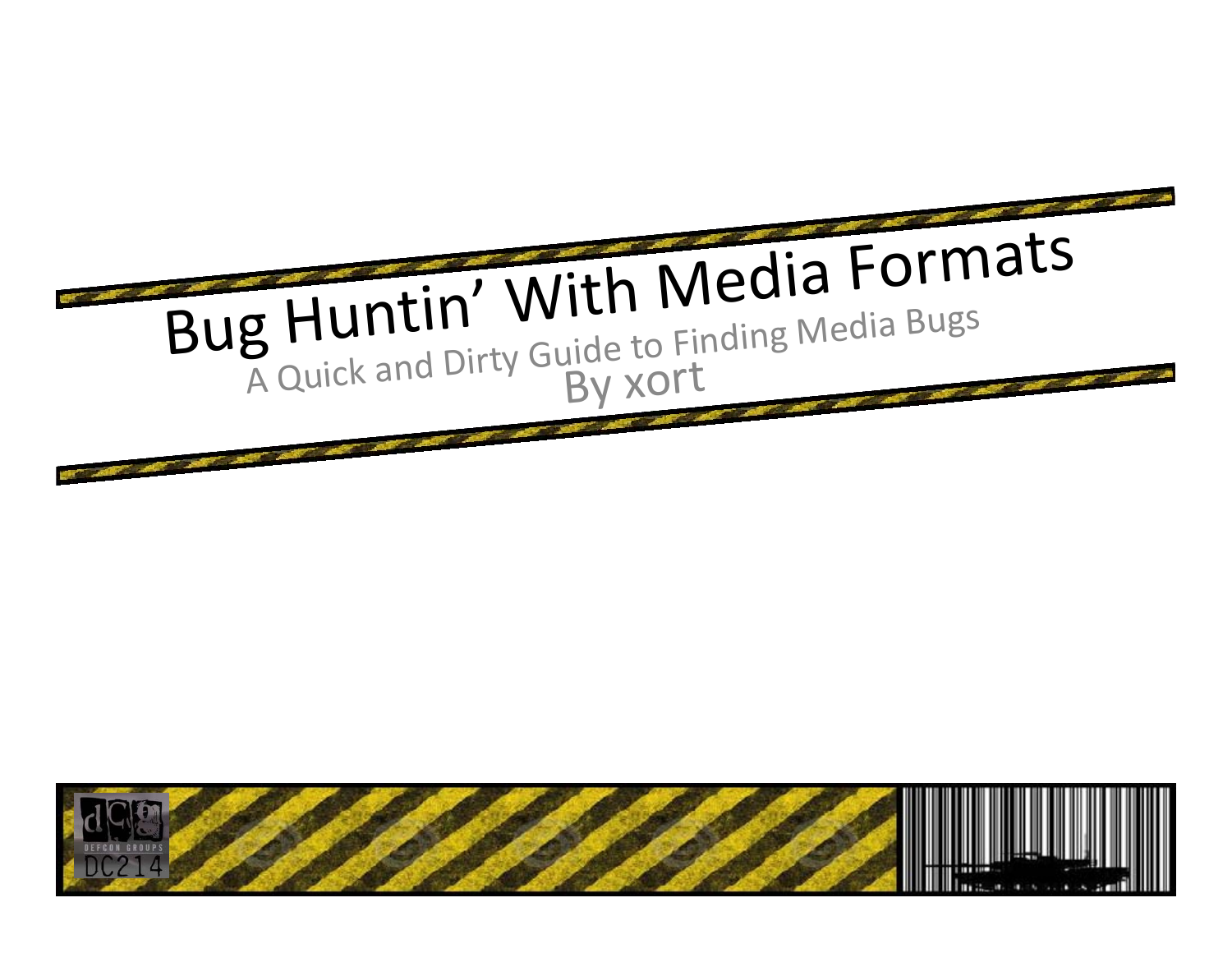- •**What Definesa Media Format?**
- •**Who's Having Problems**
- •**Studying A Format for Common Issues**
- •**Common Obstacles to Overcome**
- •**Tools**
- •**Creating Tools For the Job**
- •**Analyzing data**
- •**Examples**

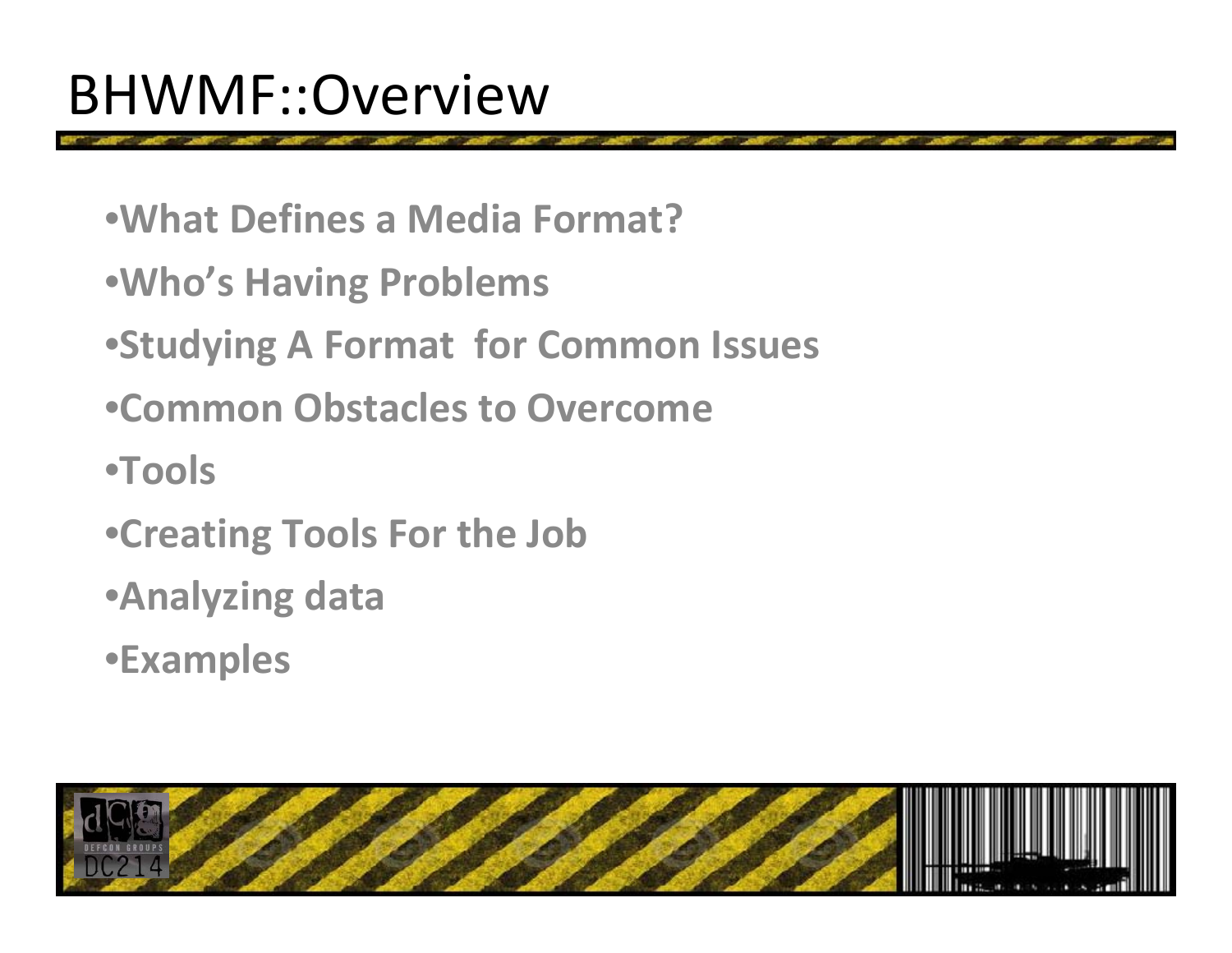## Bug Huntin' With Media Formats

#### **What Defines a Media Format? – Tons of stuff! – lose term**

*(This presentation is focused mostly around applications that provide users with graphical content)*

#### **Some Are Relatively simple ( BMP, ICO, GIF, JPG, JIF, JFIF, JP2, JPX, J2K, J2C, PNG, TIFF, FPX, PCD, DIB, …. The list goes on and on)**

- **‐ These can often be fuzzed with little programming**
- **‐ A great deal of fuzzers are already out there that you can take advantage of (don't re‐invent the wheel unless you suspect it's <sup>a</sup> shitty wheel )**

#### **Some Are <sup>a</sup> Bit More Complicated ( PDF, PPT, etc… )**

**‐ These often serve as container encapsulation formats for collections of smaller/more simple formats like above**

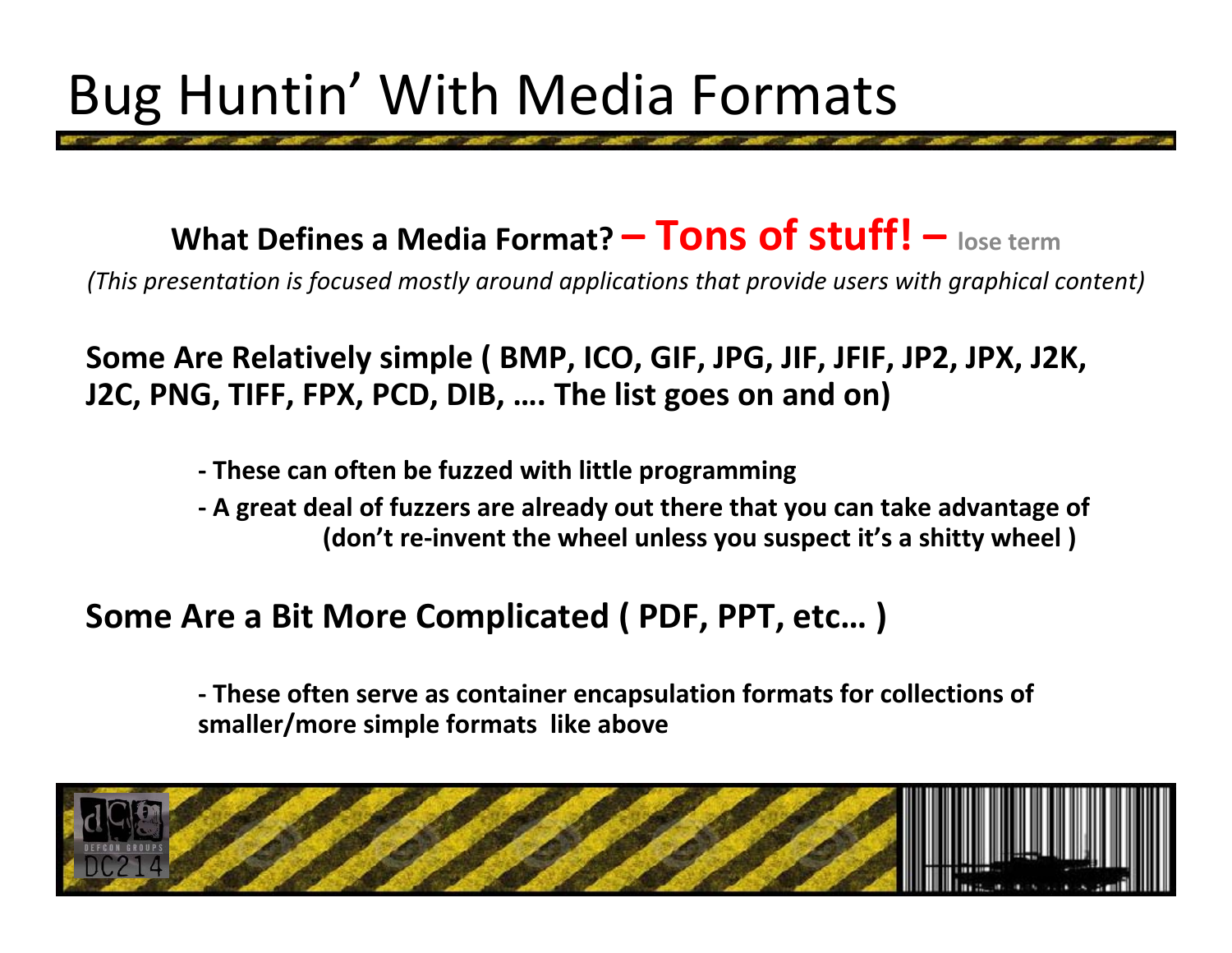## Bug Huntin' With Media Formats



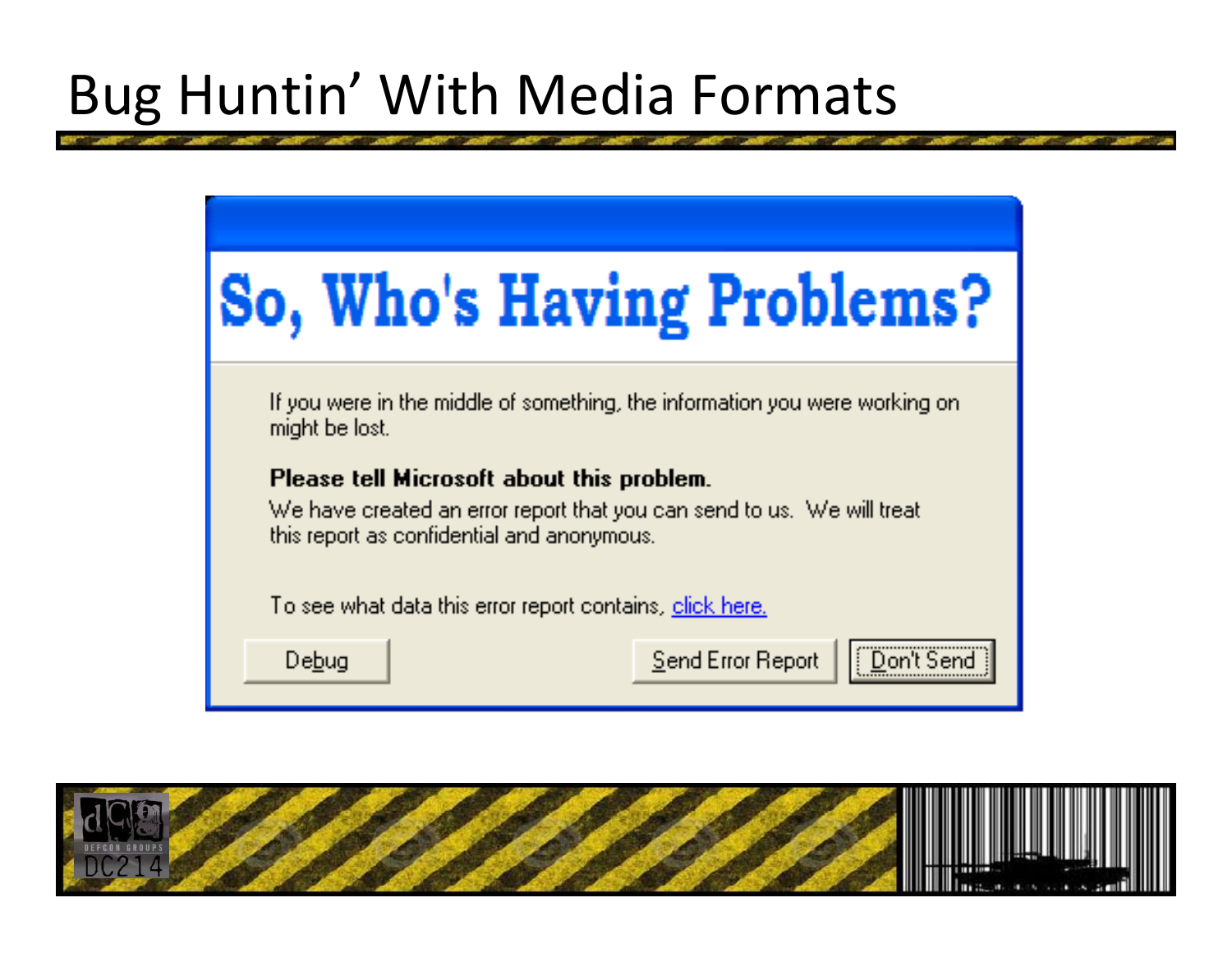# BHWMF::Who's Having Problems

#### **Microsoft – 2009 score: 22**

**Malformed AVI Header Vulnerability ‐ CVE‐2009‐1545 AVI Integer Overflow Vulnerability – CVE‐2009‐1546 Embedded OpenType Font Heap Overflow Vulnerability ‐ CVE‐2009‐0231 Embedded OpenType Font Integer Overflow Vulnerability – CVE‐2009‐0232 DirectX NULL Byte Overwrite Vulnerability ‐ CVE‐2009‐1537 DirectX Pointer Validation Vulnerability ‐ CVE‐2009‐1538 DirectX Size Validation Vulnerability – CVE‐2009‐1539 MJPEG Decompression Vulnerability – CVE‐2009‐0084 Legacy File Format Vulnerability ‐ CVE‐2009‐0220 Integer Overflow Vulnerability ‐ CVE‐2009‐0221 Legacy File Format Vulnerability ‐ CVE‐2009‐0222 Legacy File Format Vulnerability ‐ CVE‐2009‐0223 Memory Corruption Vulnerability ‐ CVE‐2009‐0224 PP7 Memory Corruption Vulnerability ‐ CVE‐2009‐0225 Legacy File Format Vulnerability ‐ CVE‐2009‐0226 Legacy File Format Vulnerability ‐ CVE‐2009‐0227 Memory Corruption Vulnerability ‐ CVE‐2009‐0556 PP7 Memory Corruption Vulnerability ‐ CVE‐2009‐1128 PP7 Memory Corruption Vulnerability ‐ CVE‐2009‐1129 Heap Corruption Vulnerability ‐ CVE‐2009‐1130 Data Out of Bounds Vulnerability ‐ CVE‐2009‐1131 Legacy File Format Vulnerability ‐ CVE‐2009‐1137**



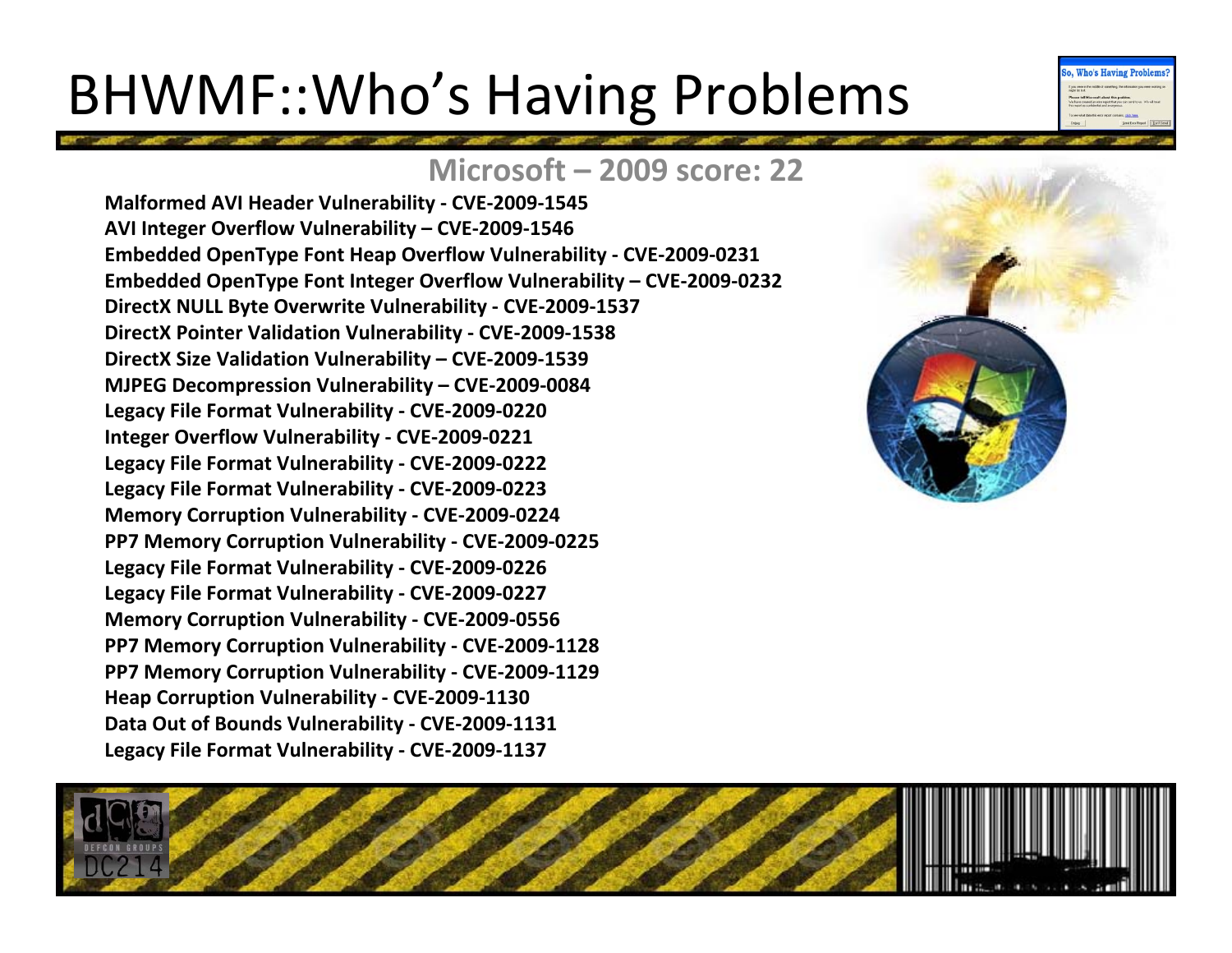## BHWMF::Who's Having Problems

#### **Adobe – 2009 score: 40**

*SEC RESEARCHERS SMELL BLOOD IN THE WATER…***CVE‐2009‐2186, CVE‐2009‐2028, CVE‐2009‐1870, CVE‐2009‐1869, CVE‐2009‐1868, CVE‐2009‐1867, CVE‐2009‐1866, CVE‐2009‐1865, CVE‐2009‐1864, CVE‐2009‐1863, CVE‐2009‐1862, CVE‐2009‐1861, CVE‐2009‐1860, CVE‐2009‐1859, CVE‐2009‐1858, CVE‐2009‐1857, CVE‐2009‐1856, CVE‐2009‐1855, CVE‐2009‐1599, CVE‐2009‐1493, CVE‐2009‐1492, CVE‐2009‐1365, CVE‐2009‐1062, CVE‐2009‐1061, CVE‐2009‐0928, CVE‐2009‐0927, CVE‐2009‐0889, CVE‐2009‐0888, CVE‐2009‐0658, CVE‐2009‐0522, CVE‐2009‐0521, CVE‐2009‐0520, CVE‐2009‐0519, CVE‐2009‐0512, CVE‐2009‐0511, CVE‐2009‐0510, CVE‐2009‐0509, CVE‐2009‐0198, CVE‐2009‐0193, CVE‐2009‐0114**



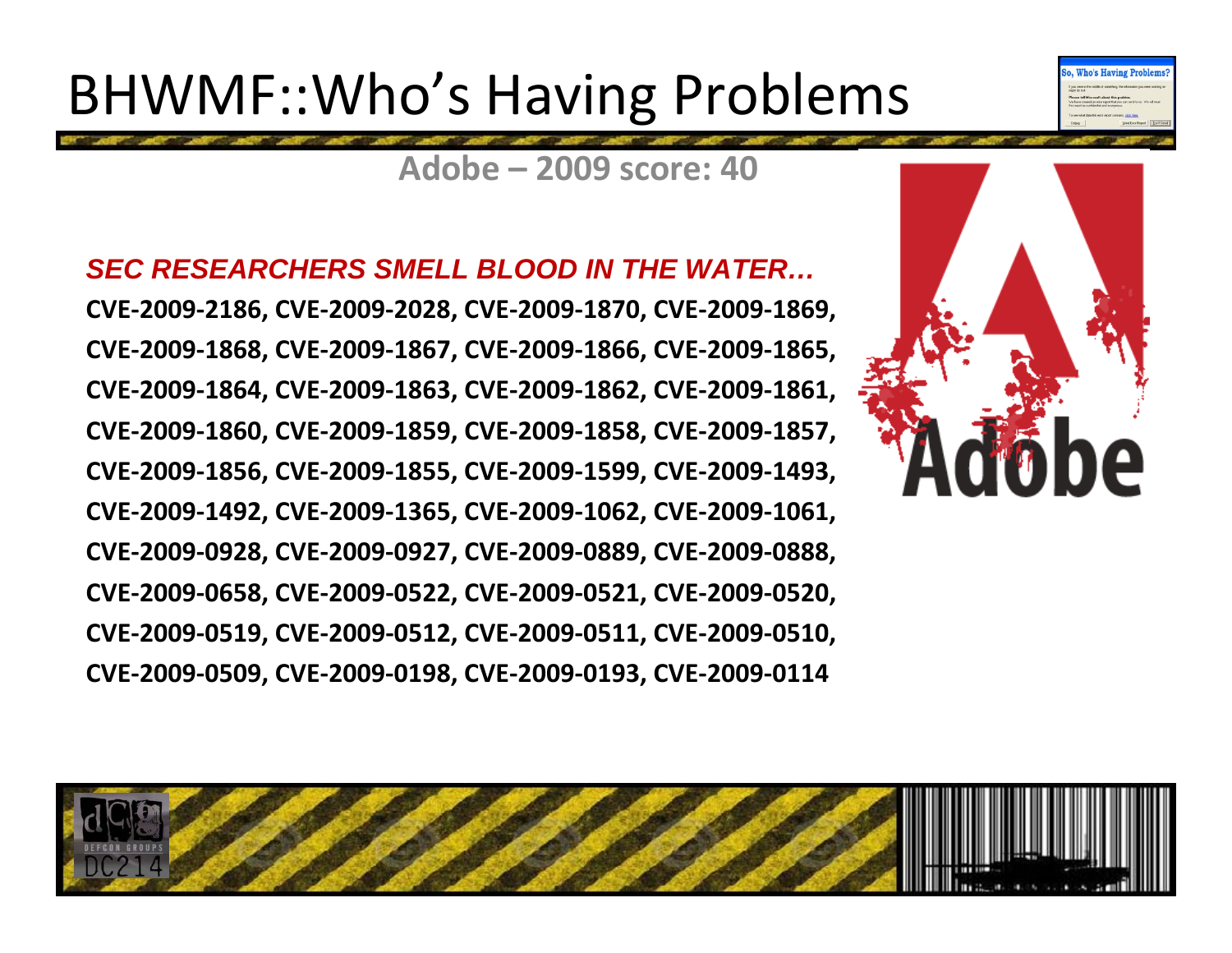## BHWMF::Who's Having Problems

**Adobe – 2009 score: 41**

#### *Another Bad Apple…*

**CVE‐2009‐0001, CVE‐2009‐0002, CVE‐2009‐0003, CVE‐2009‐0004, CVE‐2009‐0006, CVE‐2009‐0007, CVE‐2009‐0008, CVE‐2009‐0009, CVE‐2009‐0010, CVE‐2009‐0040, CVE‐2009‐0145, CVE‐2009‐0154, CVE‐2009‐0155, CVE‐2009‐0160, CVE‐2009‐0165, CVE‐2009‐0185, CVE‐2009‐0188, CVE‐2009‐0519, CVE‐2009‐0520, CVE‐2009‐0946, CVE‐2009‐0950, CVE‐2009‐0951, CVE‐2009‐0952, CVE‐2009‐0953, CVE‐2009‐0955, CVE‐2009‐0957, CVE‐2009‐0959, CVE‐2009‐1693, CVE‐2009‐1703, CVE‐2009‐1704, CVE‐2009‐1705, CVE‐2009‐1709, CVE‐2009‐1719, CVE‐2009‐1720, CVE‐2009‐1721, CVE‐2009‐1722, CVE‐2009‐1726, CVE‐2009‐1727, CVE‐2009‐1728, CVE‐2009‐2188, CVE‐2009‐2468**



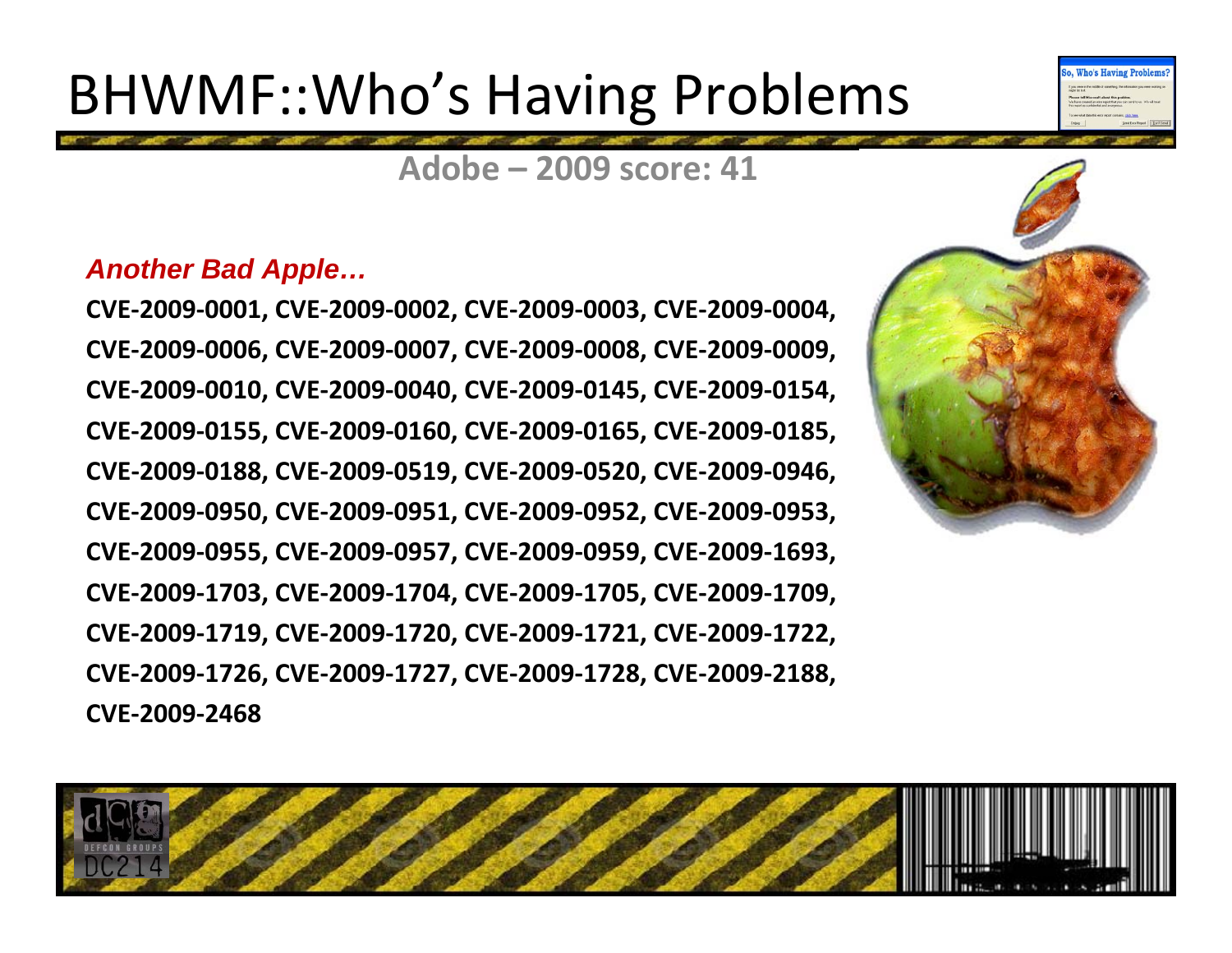## Bug Huntin' With Media Formats

#### **…Studying A Format for Common Issues…**



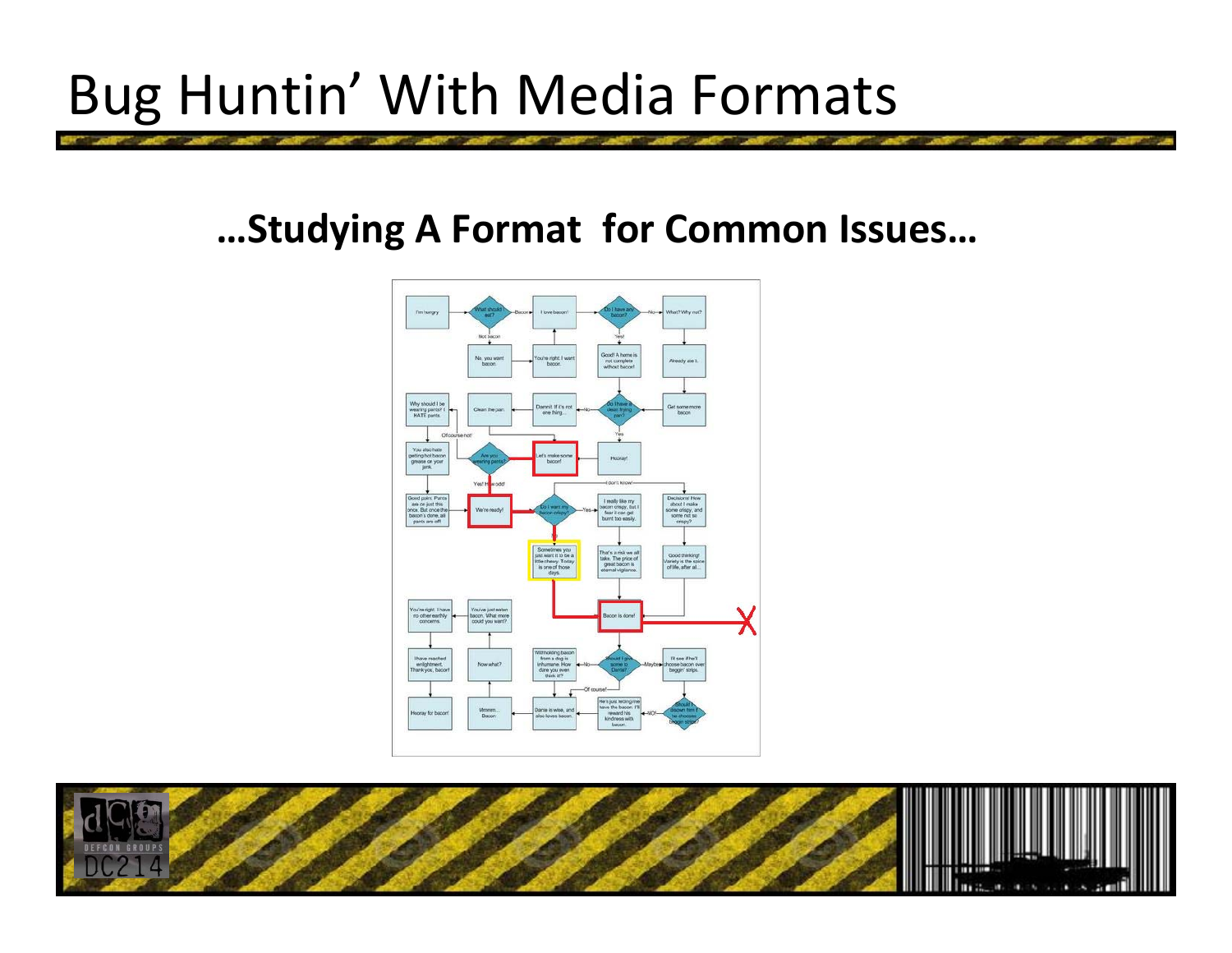### BHWMF::Common Issues > BMP Header (win)





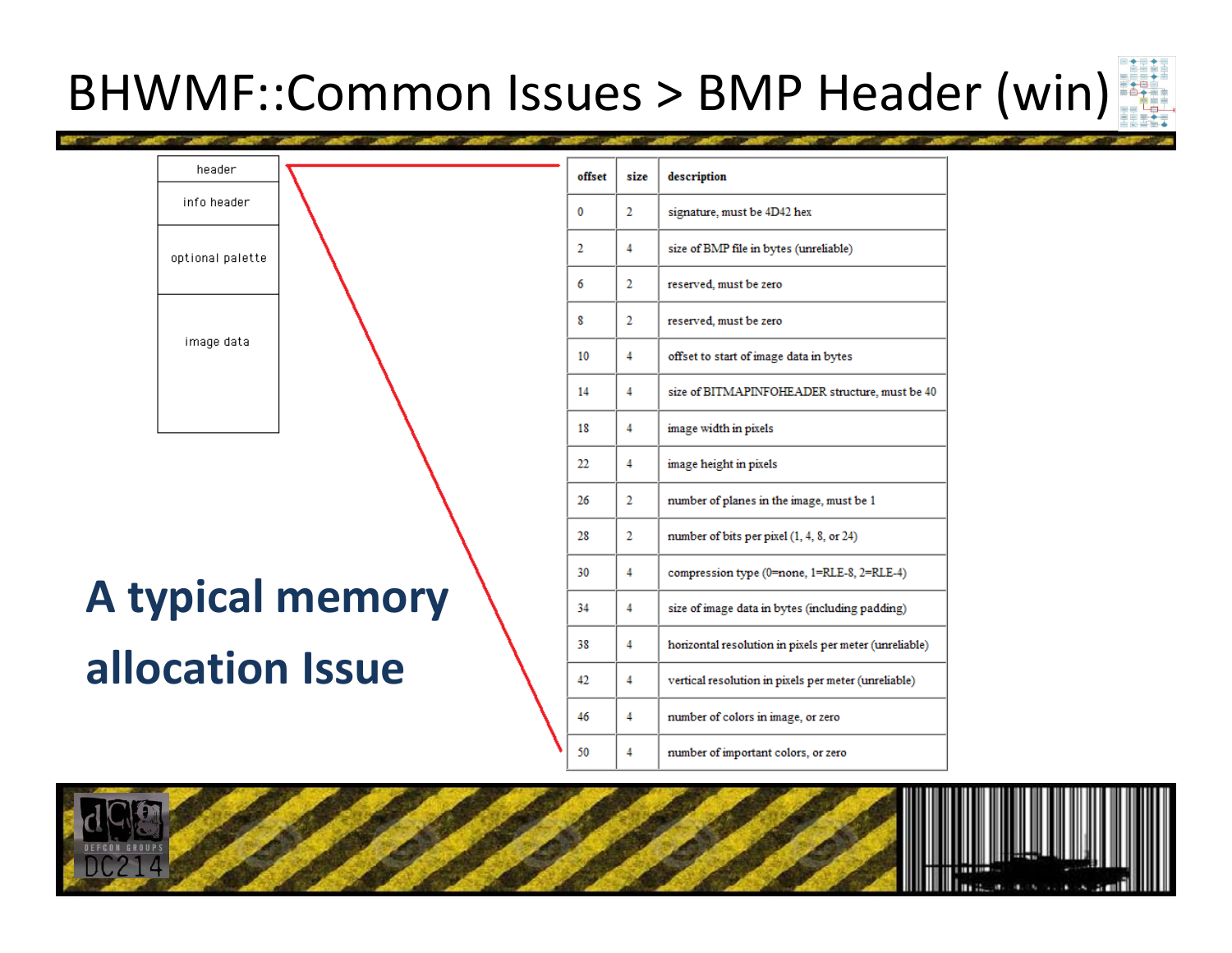### BHWMF::Common Issues > BMP Header (win)



header info header optional palette image data

| offset | size | description                                            |   |
|--------|------|--------------------------------------------------------|---|
| 0      | 2    | signature, must be 4D42 hex                            |   |
| 2      | 4    | size of BMP file in bytes (unreliable)                 |   |
| 6      | 2    | reserved, must be zero                                 |   |
| 8      | 2    | reserved, must be zero                                 |   |
| 10     | 4    | offset to start of image data in bytes                 |   |
| 14     | 4    | size of BITMAPINFOHEADER structure, must be 40         |   |
| 18     | 4    | image width in pixels                                  |   |
| 22     | 4    | image height in pixels                                 | C |
| 26     | 2    | number of planes in the image, must be 1               |   |
| 28     | 2    | number of bits per pixel (1, 4, 8, or 24)              |   |
| 30     | 4    | compression type (0=none, 1=RLE-8, 2=RLE-4)            |   |
| 34     | 4    | size of image data in bytes (including padding)        |   |
| 38     | 4    | horizontal resolution in pixels per meter (unreliable) |   |
| 42     | 4    | vertical resolution in pixels per meter (unreliable)   |   |
| 46     | 4    | number of colors in image, or zero                     |   |
| 50     | 4    | number of important colors, or zero                    |   |



**Width Height**

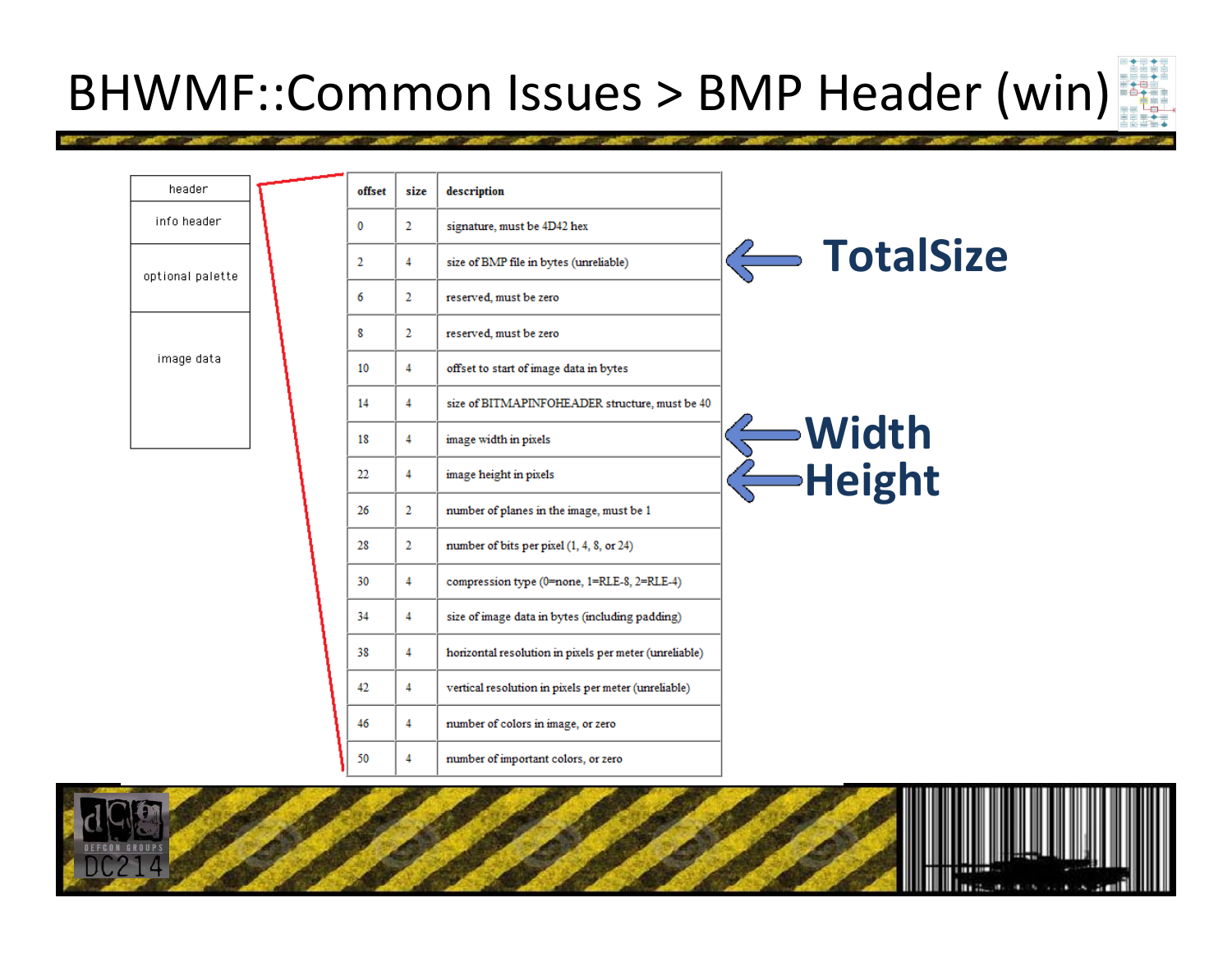

malloc (Height x Width) to create a storage buffer

TotalSize is now used in a memcpy operation to copy data from the file in

memory to the allocated memory space

>>>>>>>>>>>>>>>>>>>

Eventually, we write past the allocated buffer - Causing memory corruption.

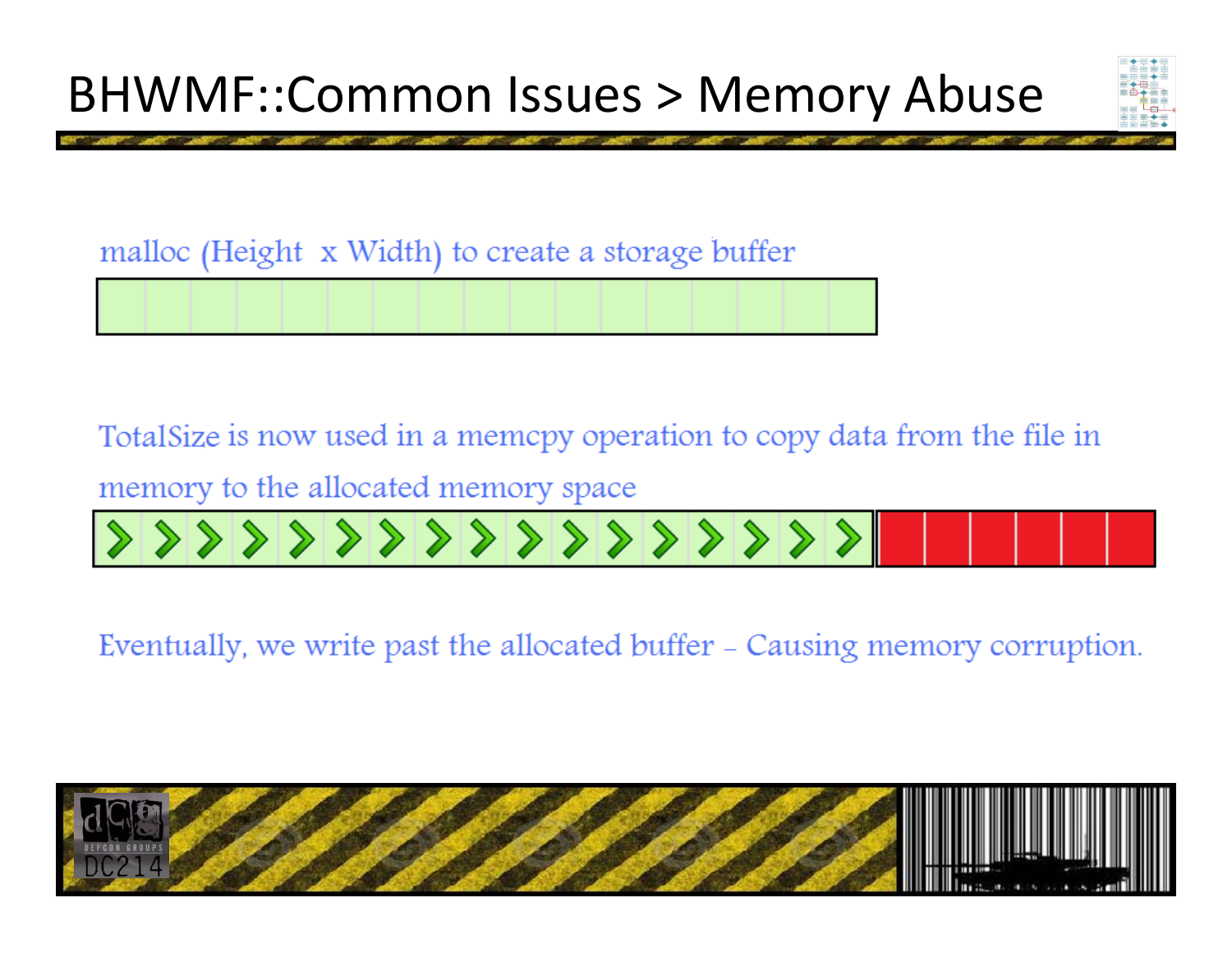

The original JBIG2 stream's 5th bit is modified from 0x00 to 0x40 indicating a large page association inwhich an index will be used

Now we can load data from our base pointer + stored index offset (aka base[index])

 $|00|00|00|01$  40 00 44 44 44 44 17 77 77 77 77 77 77 77 77

In the case of the JBIG2 exploit, this allowed us (after some heap spraying to load any values we wanted in memory that led to further exploitation and finally full compromise of the target program

MOV DWORD PTR DS. [EDX+EBP\*4], ECX

(EDX & EBX are 100% under our control – controlled

write to anywhere in memory)

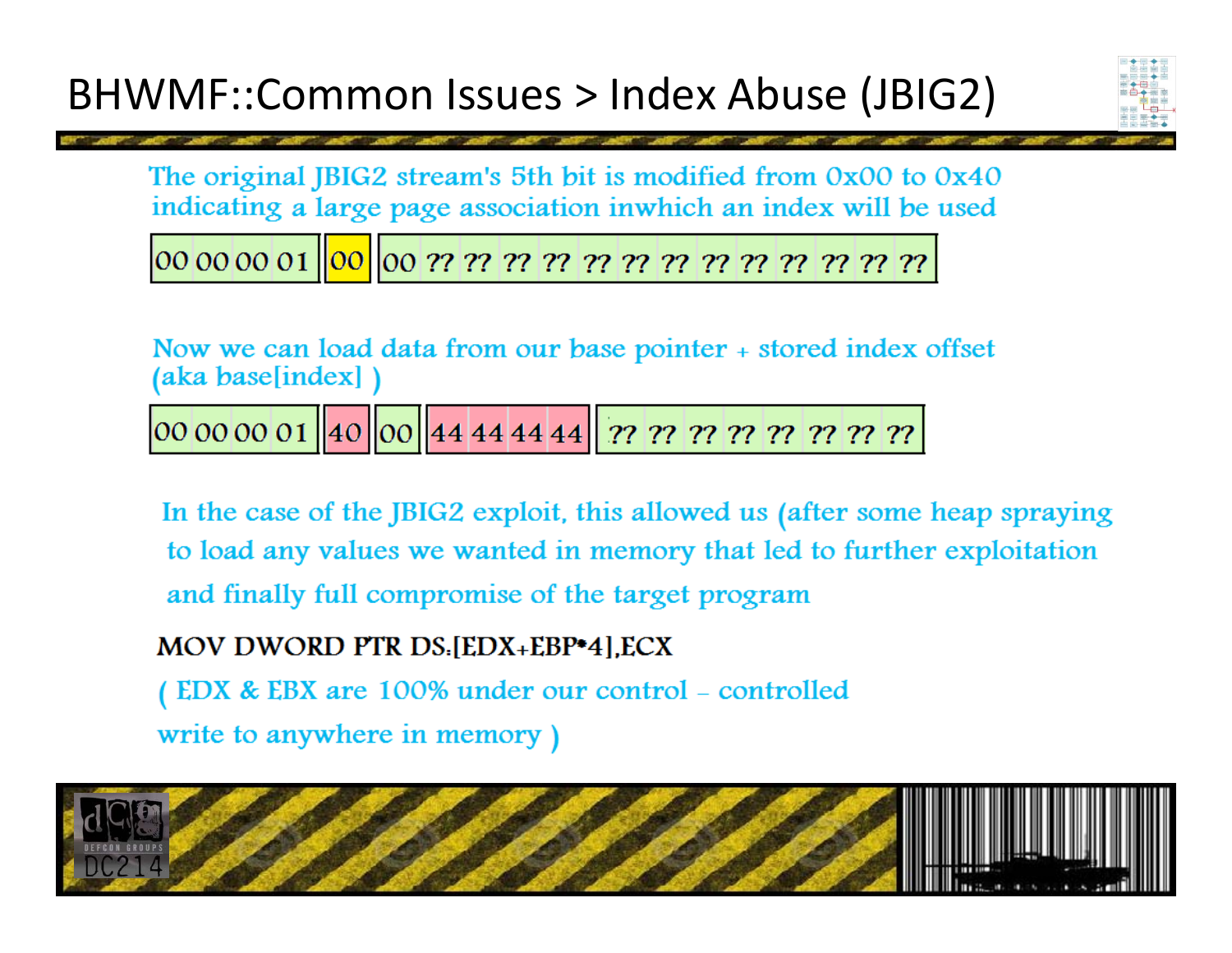### BHWMF::Common Issues > Text Segments



**Many formats allocate space within specific segments to store data**



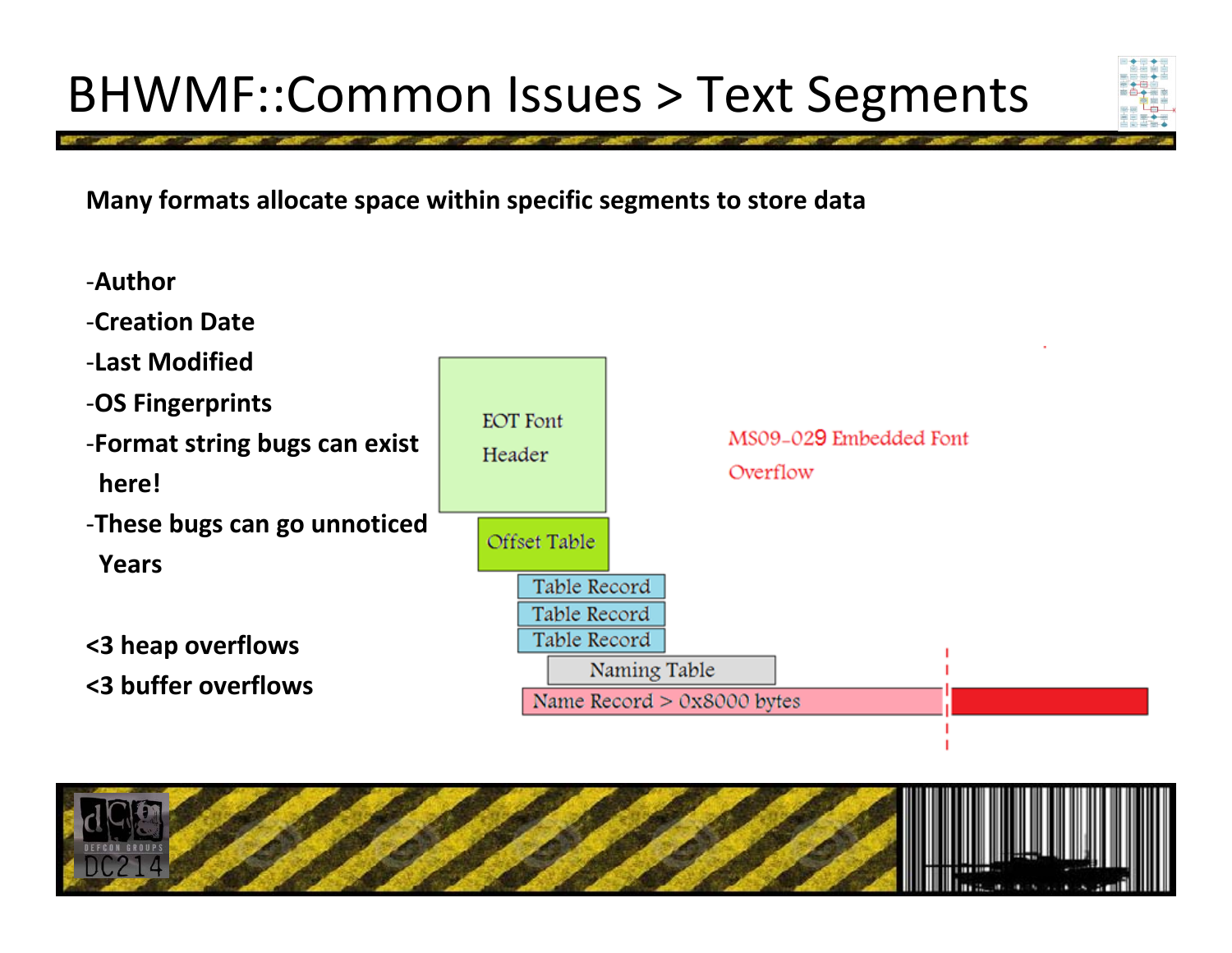### BHWMF::Common Issues > Looking to RFC's



## **RFC's are your MOFO friend!!!**

#### **Read between the lines for text like:**

**"should"**

**"should always"**

**"never"**

**"undefined results"**

**"must be"**

**"don't"**

**ALWAYS try exactly the opposite BE OCD! Read more – Find More!**



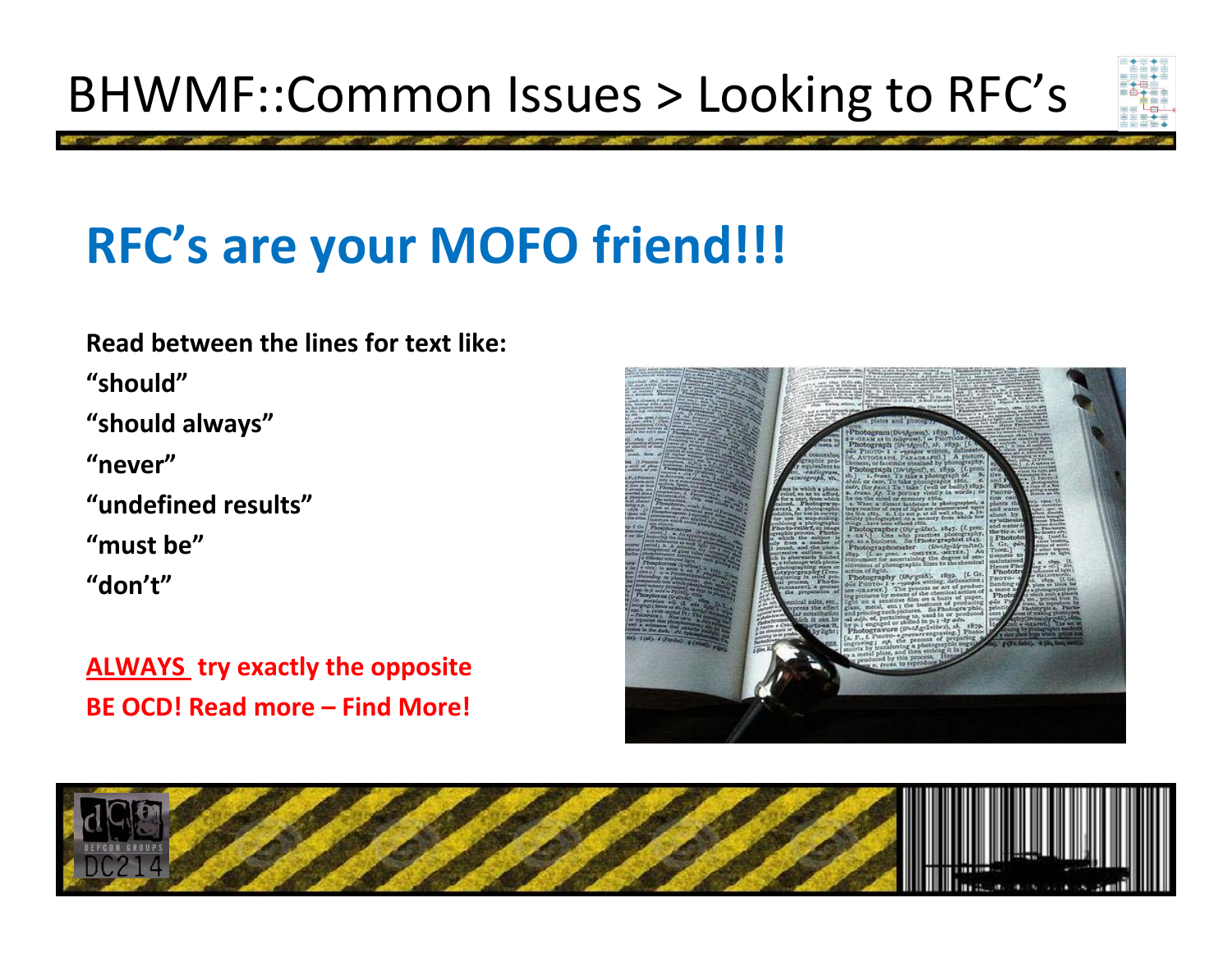## Bug Huntin' With Media Formats

#### Common Obstacles



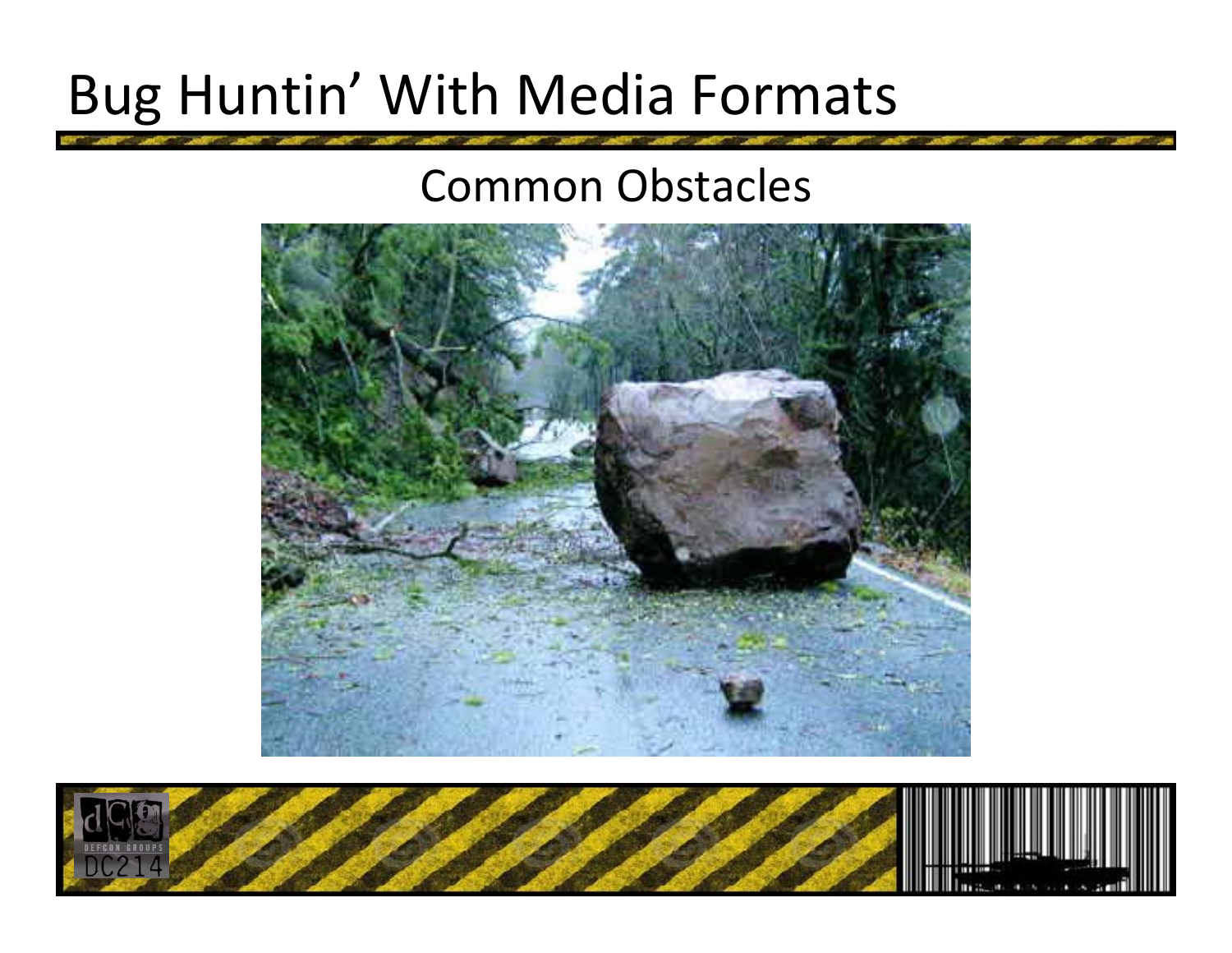

**Compression Routines –** Most media formats, these days, utilize compression algorithms. Often these must be satisfied to get any real kind of fuzzing accomplished.

#### **Don't Ignore them completely ! sometimes this is where the vulnerabilities are!**

**Checksums & Indexes –**– If you do not account for specific fail ‐ checking algorithms in a format, then you **WILL NOT** find the bugs beyond these sort of checks.

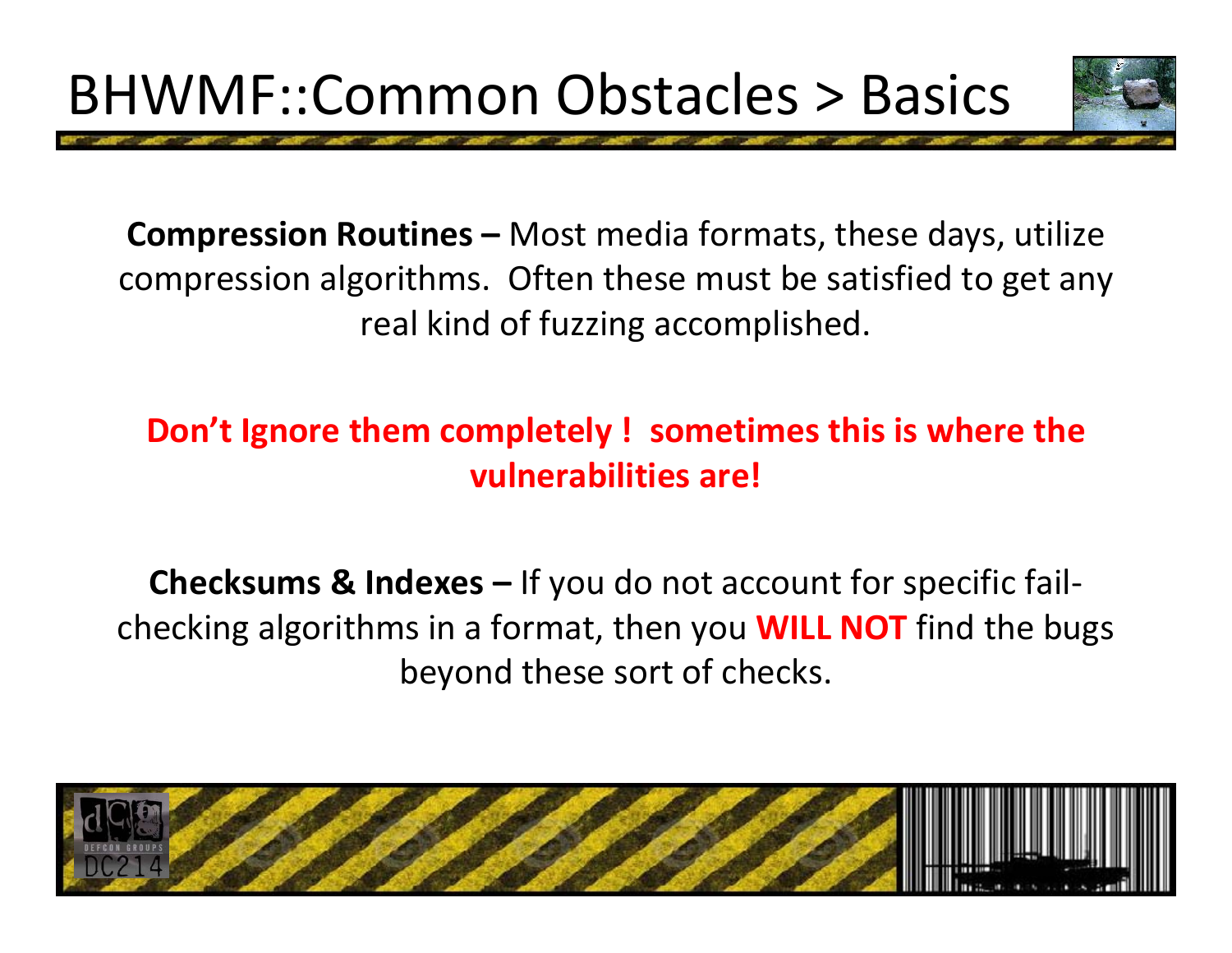### BHWMF::Common Obstacles> checksums





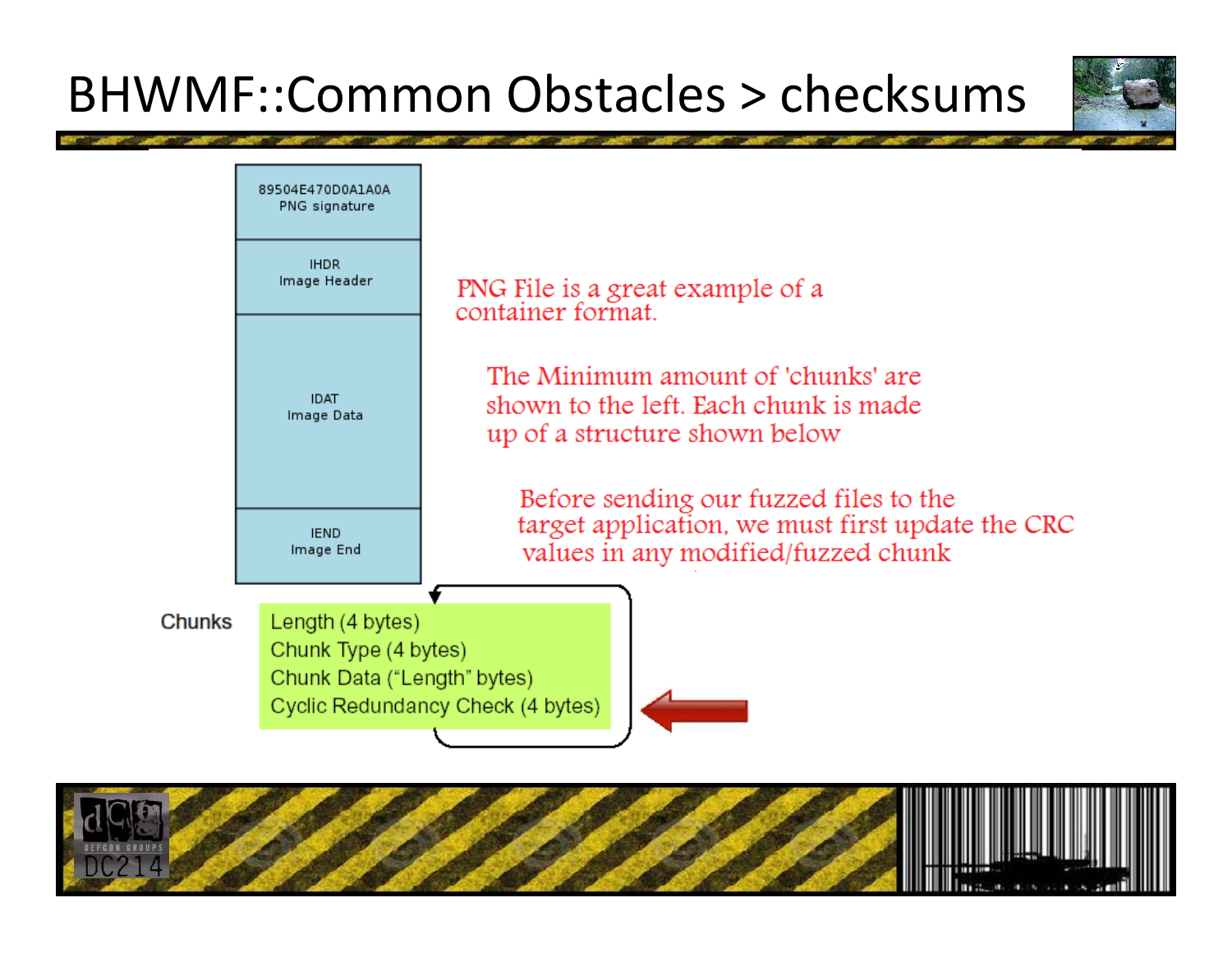### BHWMF::Common Obstacles> Index Tables





#### <some sections removed>



#### **The PDF File format**

- **1.PDF Header**
- **2.The Trailer (with a pointer to xref)**
- **3.The XREF table maintains offsets to the individual stream/object sections**

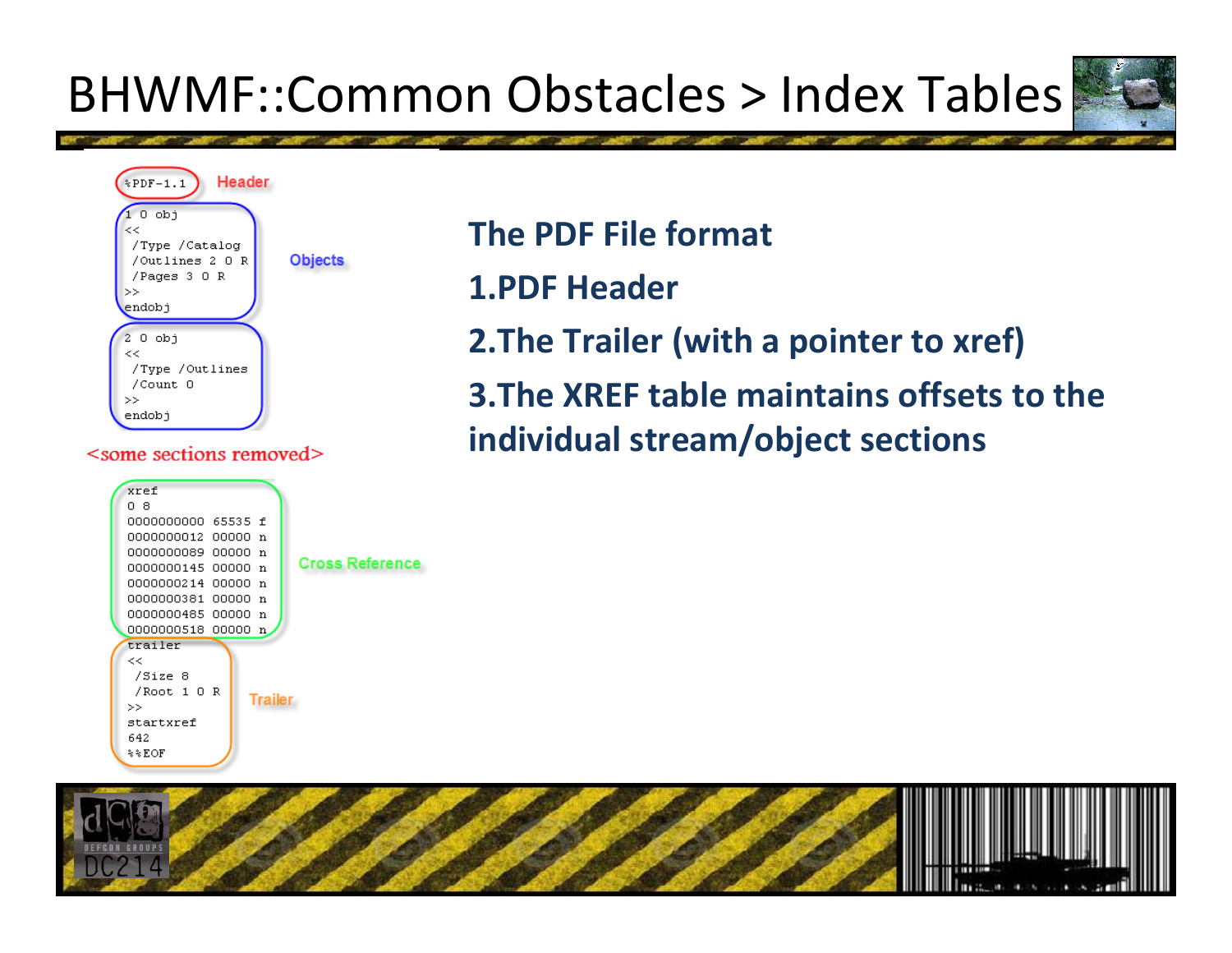# BHWMF::Common Obstacles> Errors



| Adobe Reader<br>File Edit View Document Tools Window Help |                                                                                          | $\Box$<br> 23 |
|-----------------------------------------------------------|------------------------------------------------------------------------------------------|---------------|
|                                                           |                                                                                          |               |
|                                                           |                                                                                          |               |
|                                                           |                                                                                          |               |
|                                                           | Adobe Reader                                                                             |               |
|                                                           | There was an error opening this document. The file is damaged and could not be repaired. |               |
|                                                           |                                                                                          |               |
|                                                           | OK                                                                                       |               |
|                                                           |                                                                                          |               |
|                                                           |                                                                                          |               |
|                                                           |                                                                                          |               |
|                                                           |                                                                                          |               |
|                                                           |                                                                                          |               |

**ErrorMsgBoxes Causeproblems and can make your fuzzer hang! We can defeat them by either restarting the whole process, or sending 'Clicks' to the OK buttons…**

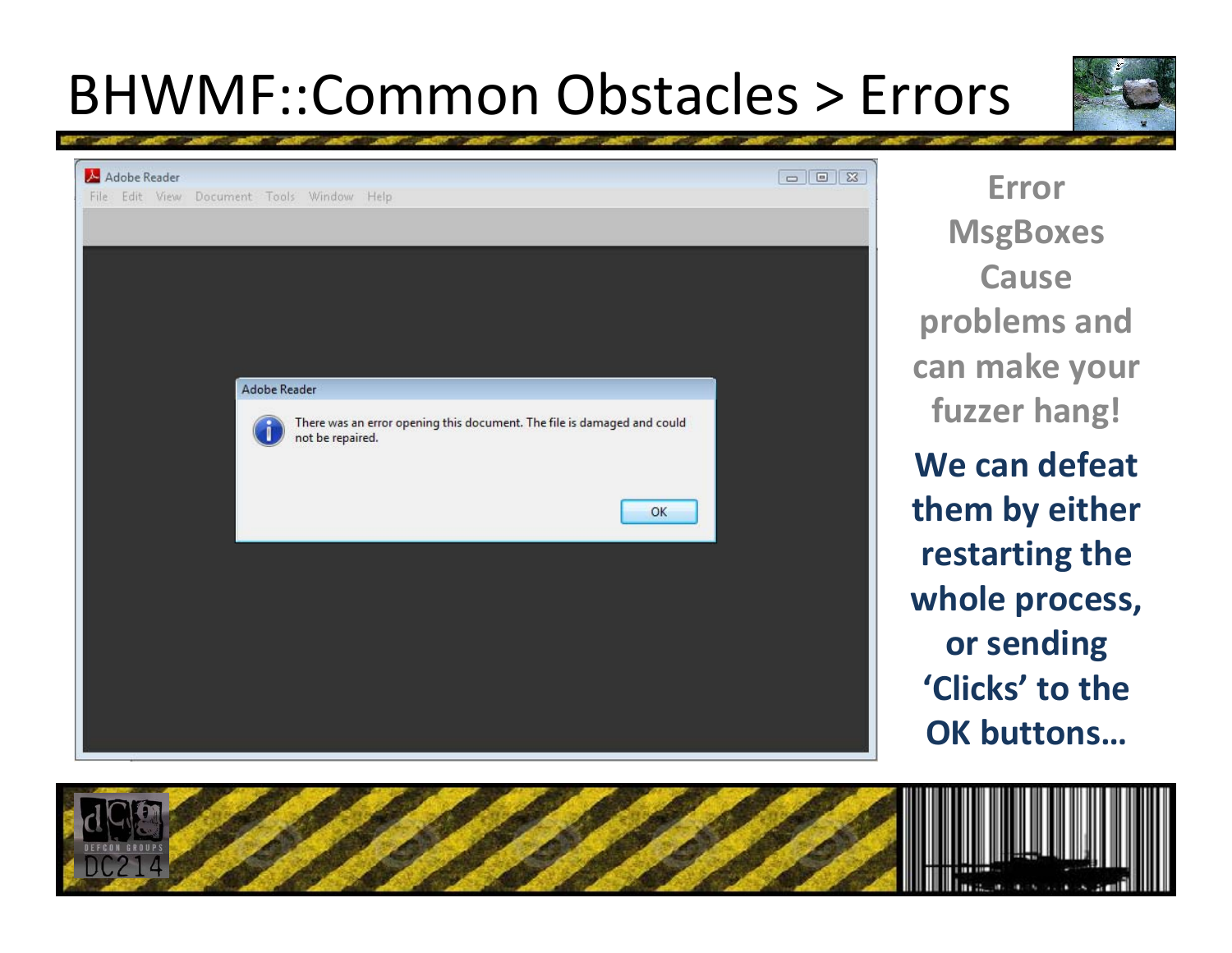# BHWMF::Common Obstacles



// Close Adobe Error MsgBox

```
while (1) {
Sleep (10);
 HWND hWnd = FindWindow(L"#32770", L"Adobe Acrobat");
         if(hWnd) {
           HWND hWnd2
= FindWindowEx(hWnd, 0, L"GroupBox", 0);
           HWND hWnd3
= FindWindowEx(hWnd2, 0, L"Button", 0);
          if (hWnd3 != NULL) {
                    HWND i = SetActiveWindow(hWnd3);
                    if (i) {
                              SendMessage(hWnd3, BM_CLICK, 0, 0);
                    }
          }
}
 hWnd = 0;
}
```
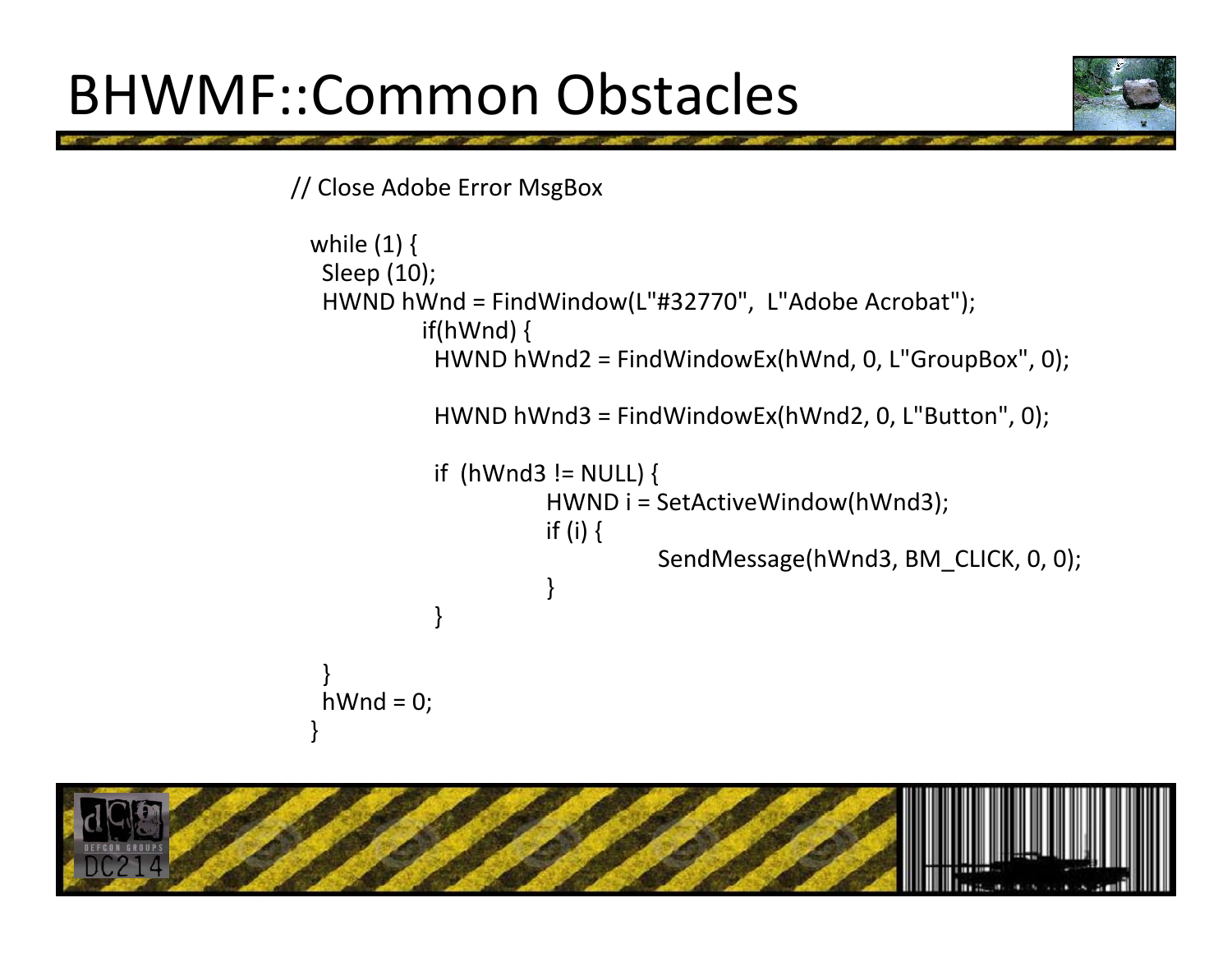## Bug Huntin' With Media Formats

#### **Tools – taking advantage of what is already out there**



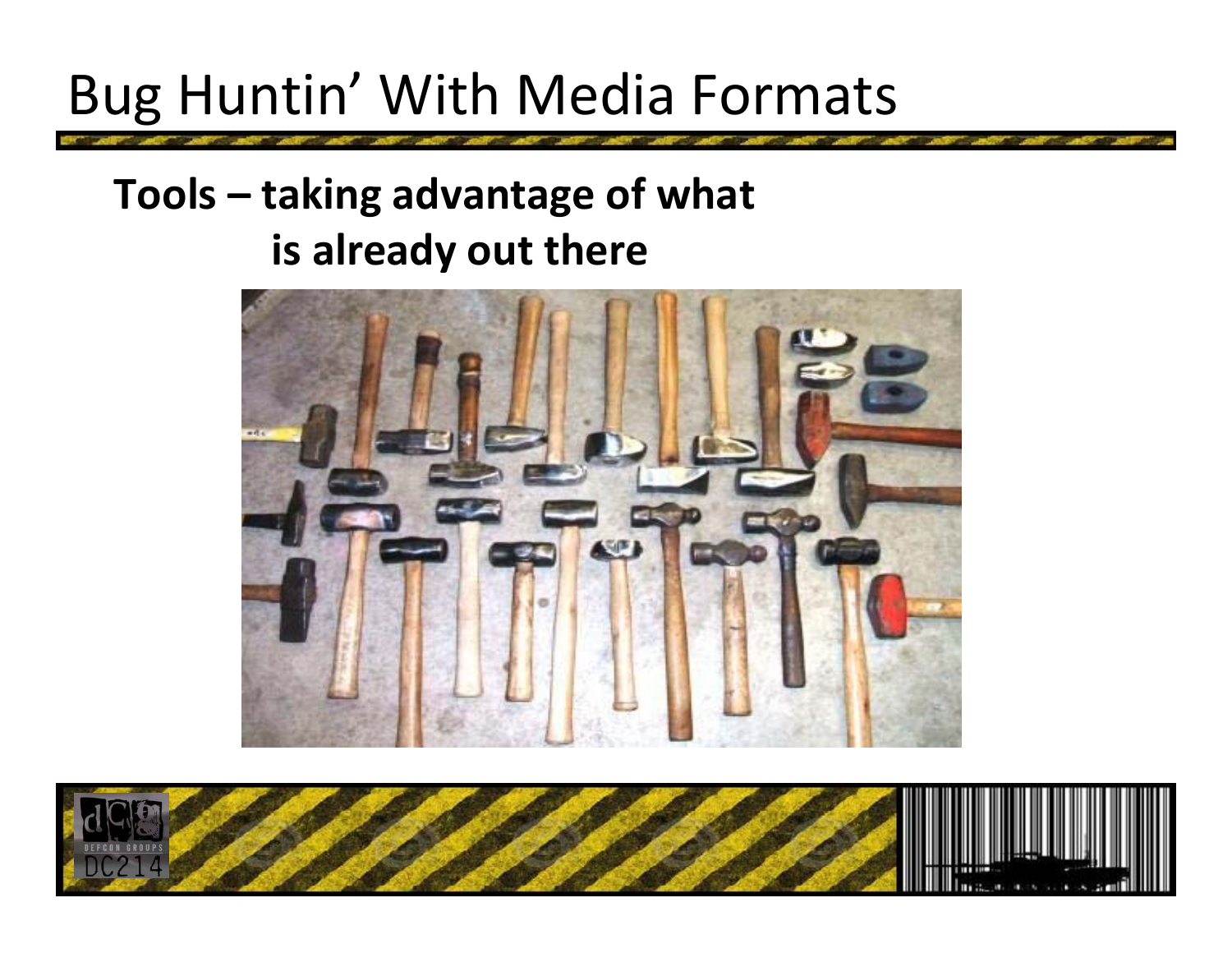# BHWMF::Existing Tools > winfuzz



•**Winfuzz by v9**

#### •**Allows for quick and Easy location based fuzzing**

•**Neat remote fuzzing option for bringing several computers together on one pc**

| winFuzz[v1.0.0.1] - nullptrcrashdialog.PNG<br>- 0 X                                                                                                                                                                                                                                                                                         |                                     |                                                                                                                                                                                |                                                                                                                                                                                  |                                                                                                                                                                            |                                                                                                                                                                                                        |                                                                                                                                                                                       |
|---------------------------------------------------------------------------------------------------------------------------------------------------------------------------------------------------------------------------------------------------------------------------------------------------------------------------------------------|-------------------------------------|--------------------------------------------------------------------------------------------------------------------------------------------------------------------------------|----------------------------------------------------------------------------------------------------------------------------------------------------------------------------------|----------------------------------------------------------------------------------------------------------------------------------------------------------------------------|--------------------------------------------------------------------------------------------------------------------------------------------------------------------------------------------------------|---------------------------------------------------------------------------------------------------------------------------------------------------------------------------------------|
| File Data Fuzz Location Execute (locally) Execute (remotely)                                                                                                                                                                                                                                                                                |                                     |                                                                                                                                                                                |                                                                                                                                                                                  |                                                                                                                                                                            |                                                                                                                                                                                                        | Reverse Integer Byte-Order                                                                                                                                                            |
| Block(s)                                                                                                                                                                                                                                                                                                                                    | Block Data [00000000 - 000003FF]    |                                                                                                                                                                                |                                                                                                                                                                                  |                                                                                                                                                                            |                                                                                                                                                                                                        | <b>Text Mode</b>                                                                                                                                                                      |
| 0x00000000 A<br>89 50 4E 47<br>0x00000400<br>08 02 00 00<br>0x00000800<br>00 04 67 41<br>0x00000C00<br>0x00001000<br>3A 98 00 00<br>0x00001400<br>SC C5 79 C7<br>0x00001800<br>05 85 18 87<br>0x00001C00<br>24 76 6E F9<br>0x00002000<br>58 45 40 9D<br>0x00002400<br>D9 9D 9D 3B<br>0x00002800<br>67 76 CF EE<br>0x00002C00<br>89 A5 E2 F1 | 7A 26 00 00<br>DO 96 A6             | 0D 0A 1A 0A<br>00 7D 2C 0C<br>4D 41 00 00<br>80 84 00 00<br>17 70 9C BA<br>CF F5 B5 EF<br>92 26 69 09<br>69<br>20 22 62 1C<br>2F CF CC 79<br><b>BE 25 C6 BF</b><br>E4 78 B2 78 | 00 00 00 0D<br>BE 00 00 00<br>B1 8F OB FC<br>FA 00 00 00<br>51 3C 00 00<br>35 FE DO OF<br>0A 14 AE 31<br>14 D7 4E DA<br>43 2E 85 00<br>DD B3 67 FF<br>4B 1E 1F 1B<br>3C 99 3F 4E | 49 48<br>01 73 52 47<br>61 05 00 00<br>80 E8 00 00<br>2C AD 49 44<br>A5 41 6E 2A<br>C6 90 4B 63<br>OF AO 56 84<br>OE D8 C0 4D<br>D6 08 F6 9E<br>1B A7 6B E9<br>FF 1D 1B 1F | 00 01 A3<br>0 <sub>0</sub><br>42 00 AE CE<br>00 20 63 48<br>75 30 00 00<br>41 54 78 5E<br>68 13 08 55<br>2B D4 45 20<br>DA 26 BA 22<br>4D OC C1 F6<br>9D 79 E6 99<br><b>B1 49 F1 CC</b><br>4F 8F A7 C9 | 00 00 01 08<br>1C E9 00 00<br>52 4D 00 00<br>Ξ<br>EA 60 00 00<br>ED 9D 6D AC<br>4B 48 31 F4<br>48 D4 A8 D0<br>55 94 36 42<br>B5 4F 9F D9<br>FF 3C F3 9B<br>F8 58 F7 F9<br>FC 89 64 D1 |
| A2 64 51 92                                                                                                                                                                                                                                                                                                                                 | 38 4C 4B 05 52 3D 8C E9 F1 F1 05 C2 | 9C E8 19 9A                                                                                                                                                                    | <b>A7 3F FO AF</b>                                                                                                                                                               | 06 05 C4 34<br>1C 91 7F D1                                                                                                                                                 | E1 5F 85 0A                                                                                                                                                                                            | BC 1D AD DO<br>44 4C 24 47 E7 93 89 OE                                                                                                                                                |
| Block Size                                                                                                                                                                                                                                                                                                                                  | Selected Text<br>±ü                 |                                                                                                                                                                                |                                                                                                                                                                                  |                                                                                                                                                                            |                                                                                                                                                                                                        |                                                                                                                                                                                       |
| 1024                                                                                                                                                                                                                                                                                                                                        | Selected Info                       | $32bit = 2978941948$                                                                                                                                                           |                                                                                                                                                                                  |                                                                                                                                                                            | Pointer Location                                                                                                                                                                                       | 0x00000038                                                                                                                                                                            |
|                                                                                                                                                                                                                                                                                                                                             |                                     |                                                                                                                                                                                | Fuzz Specified Location                                                                                                                                                          |                                                                                                                                                                            |                                                                                                                                                                                                        |                                                                                                                                                                                       |
|                                                                                                                                                                                                                                                                                                                                             |                                     |                                                                                                                                                                                |                                                                                                                                                                                  |                                                                                                                                                                            |                                                                                                                                                                                                        |                                                                                                                                                                                       |
| winFuzz[v1.0.0.1] - nullptrcrashdialog.PNG                                                                                                                                                                                                                                                                                                  |                                     |                                                                                                                                                                                |                                                                                                                                                                                  |                                                                                                                                                                            |                                                                                                                                                                                                        | $   \sqrt{x}$                                                                                                                                                                         |
| Reverse Integer Byte-Order<br>Fuzz Location Execute (locally)<br>Execute (remotely)<br><b>File Data</b>                                                                                                                                                                                                                                     |                                     |                                                                                                                                                                                |                                                                                                                                                                                  |                                                                                                                                                                            |                                                                                                                                                                                                        |                                                                                                                                                                                       |
|                                                                                                                                                                                                                                                                                                                                             |                                     |                                                                                                                                                                                |                                                                                                                                                                                  |                                                                                                                                                                            |                                                                                                                                                                                                        |                                                                                                                                                                                       |
| Add Fuzz Point                                                                                                                                                                                                                                                                                                                              |                                     |                                                                                                                                                                                |                                                                                                                                                                                  | Remove Fuzz Point                                                                                                                                                          |                                                                                                                                                                                                        |                                                                                                                                                                                       |
| Modification Type                                                                                                                                                                                                                                                                                                                           | Overwrite                           | ▼                                                                                                                                                                              | Select Point                                                                                                                                                                     |                                                                                                                                                                            | Selected Point Data                                                                                                                                                                                    |                                                                                                                                                                                       |
| Data Type                                                                                                                                                                                                                                                                                                                                   | 16-bit Integer                      |                                                                                                                                                                                | fuzzPoint #1                                                                                                                                                                     |                                                                                                                                                                            | Mod Type : (none)                                                                                                                                                                                      |                                                                                                                                                                                       |
| Data Location                                                                                                                                                                                                                                                                                                                               |                                     |                                                                                                                                                                                |                                                                                                                                                                                  |                                                                                                                                                                            | Data Type : (none)                                                                                                                                                                                     |                                                                                                                                                                                       |
| Marker Color                                                                                                                                                                                                                                                                                                                                |                                     |                                                                                                                                                                                |                                                                                                                                                                                  |                                                                                                                                                                            | Data Loc<br>$\therefore$ (none)                                                                                                                                                                        |                                                                                                                                                                                       |
| Integer (value)                                                                                                                                                                                                                                                                                                                             |                                     |                                                                                                                                                                                |                                                                                                                                                                                  |                                                                                                                                                                            | Start<br>: (none)                                                                                                                                                                                      |                                                                                                                                                                                       |
| Start                                                                                                                                                                                                                                                                                                                                       | Increment<br>End                    |                                                                                                                                                                                |                                                                                                                                                                                  |                                                                                                                                                                            | Increment : (none)                                                                                                                                                                                     |                                                                                                                                                                                       |
|                                                                                                                                                                                                                                                                                                                                             |                                     |                                                                                                                                                                                |                                                                                                                                                                                  |                                                                                                                                                                            | End<br>: (none)                                                                                                                                                                                        |                                                                                                                                                                                       |
| String (length)                                                                                                                                                                                                                                                                                                                             |                                     |                                                                                                                                                                                |                                                                                                                                                                                  |                                                                                                                                                                            | Fi11                                                                                                                                                                                                   | : (none)                                                                                                                                                                              |
| End<br>Increment                                                                                                                                                                                                                                                                                                                            |                                     | Fill String                                                                                                                                                                    |                                                                                                                                                                                  |                                                                                                                                                                            | One Time<br>: (none)                                                                                                                                                                                   |                                                                                                                                                                                       |
|                                                                                                                                                                                                                                                                                                                                             |                                     |                                                                                                                                                                                |                                                                                                                                                                                  |                                                                                                                                                                            | Stagnant                                                                                                                                                                                               | : (none)                                                                                                                                                                              |
| Stagnant fuzzPoint                                                                                                                                                                                                                                                                                                                          |                                     | One-time value                                                                                                                                                                 |                                                                                                                                                                                  |                                                                                                                                                                            | Marker                                                                                                                                                                                                 |                                                                                                                                                                                       |

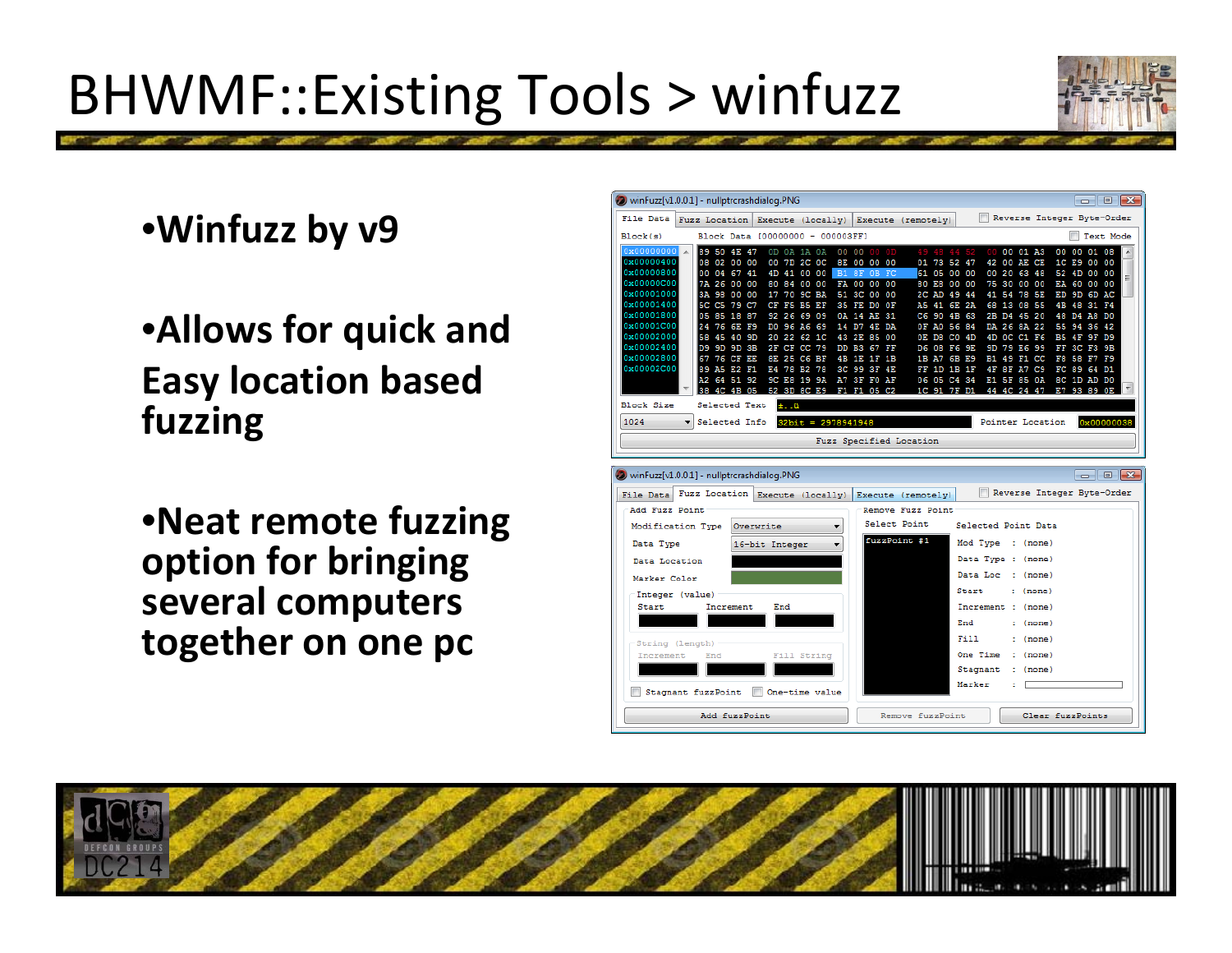# BHWMF::Existing Tools > Peachfuzz



•**PeachFuzz v2**

#### •**Awesome versatile framework**



**V2 comes with nice documentation and examples (finally!)**

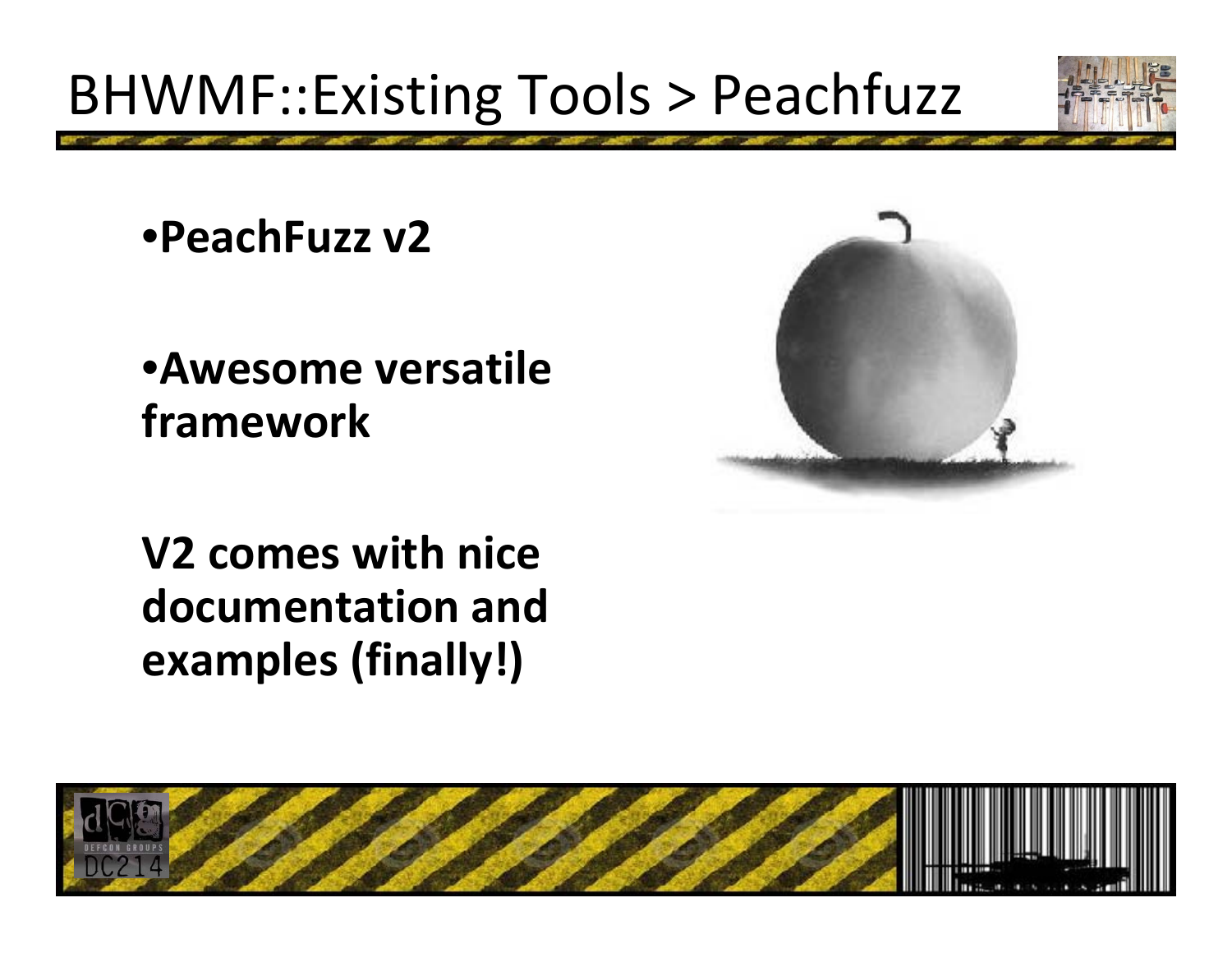

# BHWMF::Existing Tools > SpikeFuzz

•**SpikeFuzz by Immunitysec**

•**One of the First Real Fuzzing Frameworks**

•**Nice Library base that will help tackle almost any format**



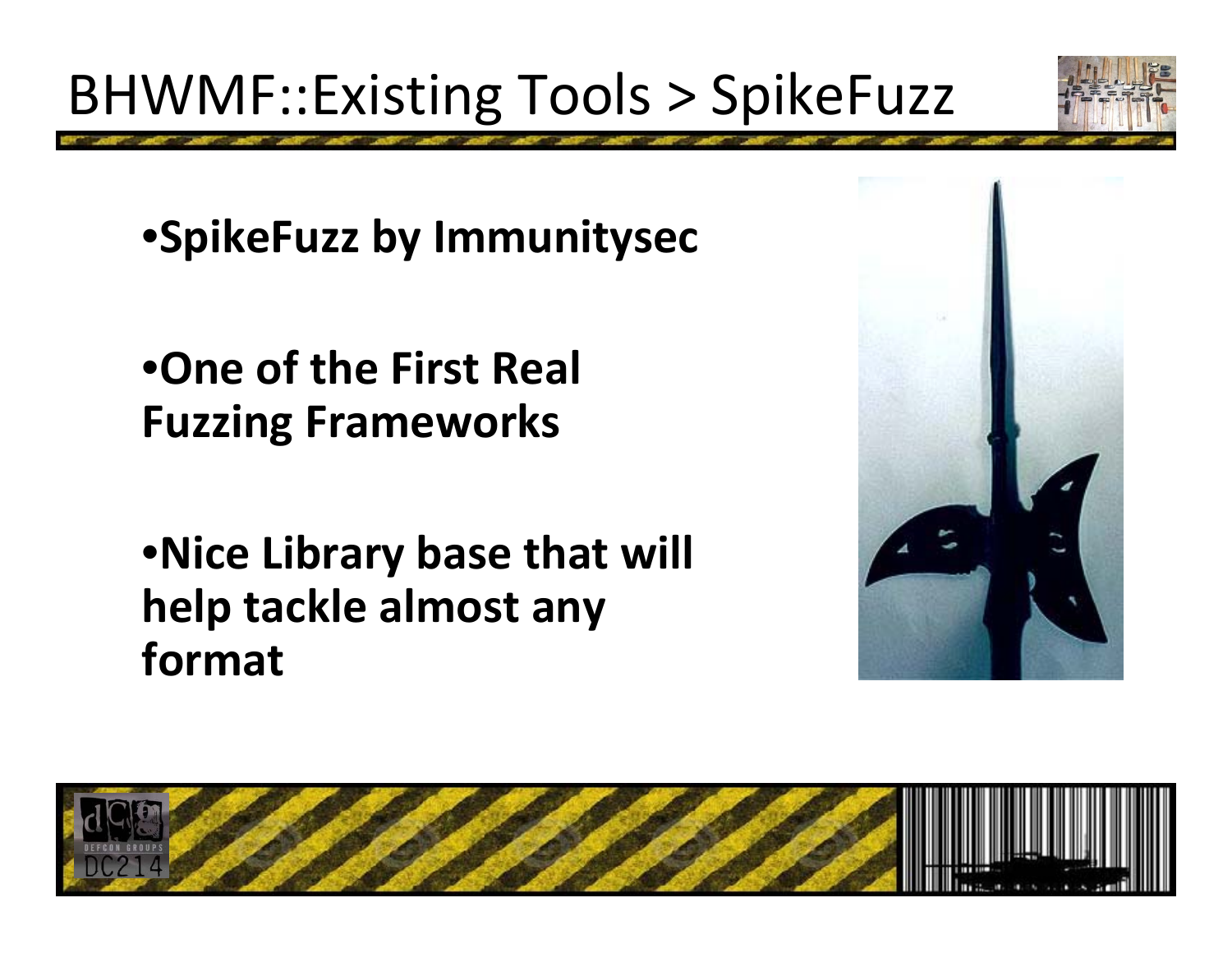

### •**Hundreds of other fuzzers out there!**

•**Check some of them out:**

# •**http://www.krakowlabs.com/lof.html (list of public fuzzers)**

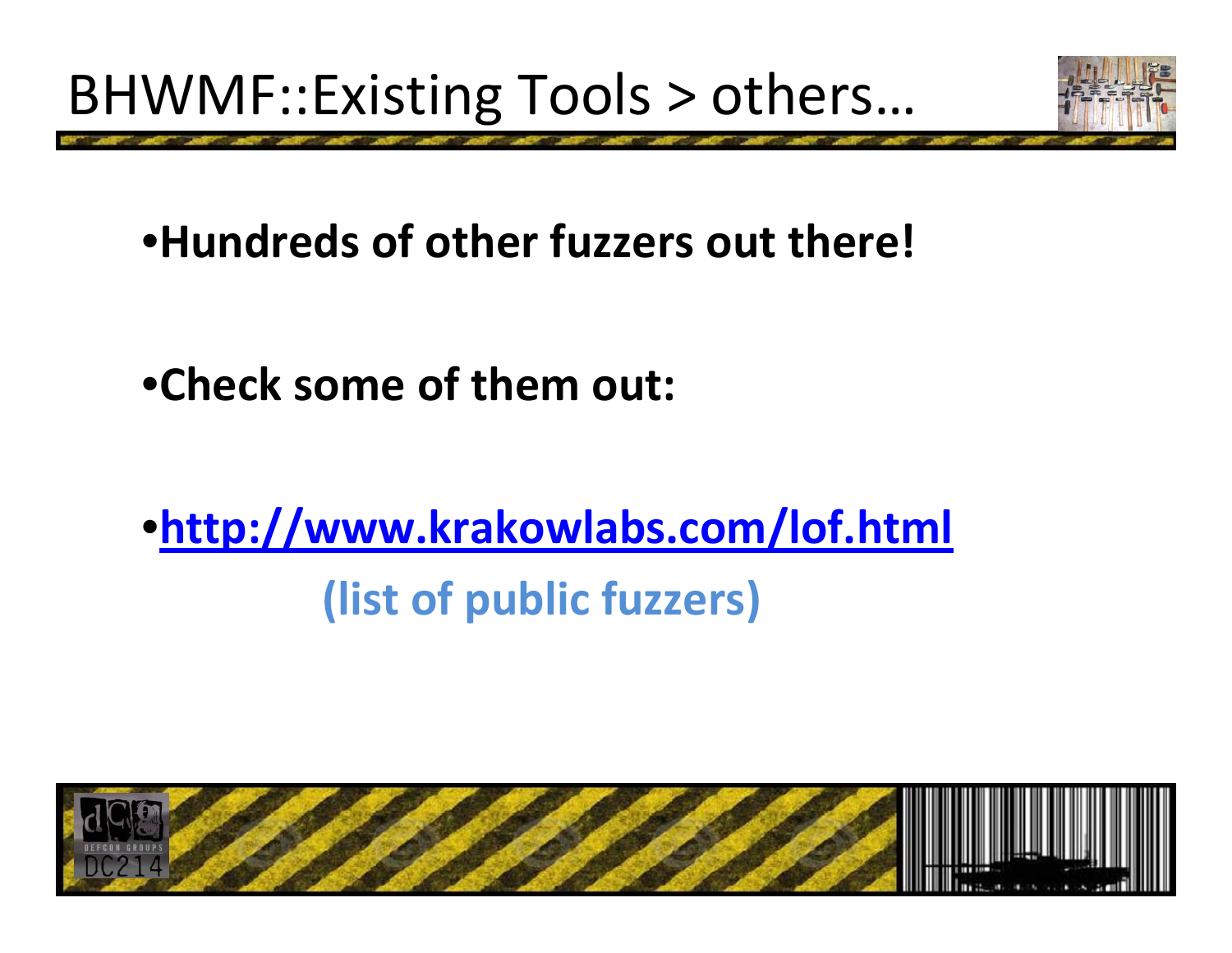# Bug Huntin' With Media Formats



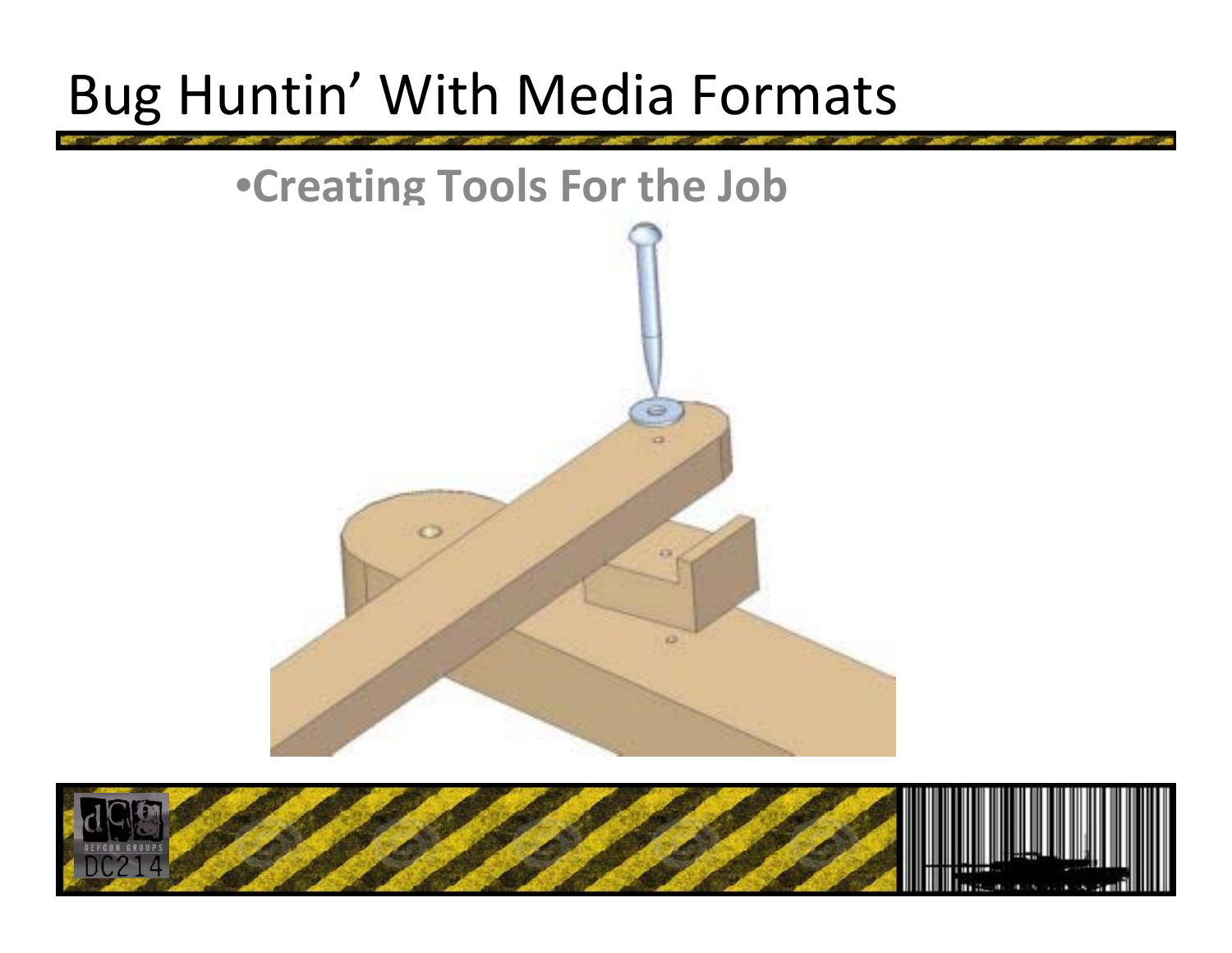## BHWMF::Tools <sup>&</sup>gt; Basic Fuzzing Loop

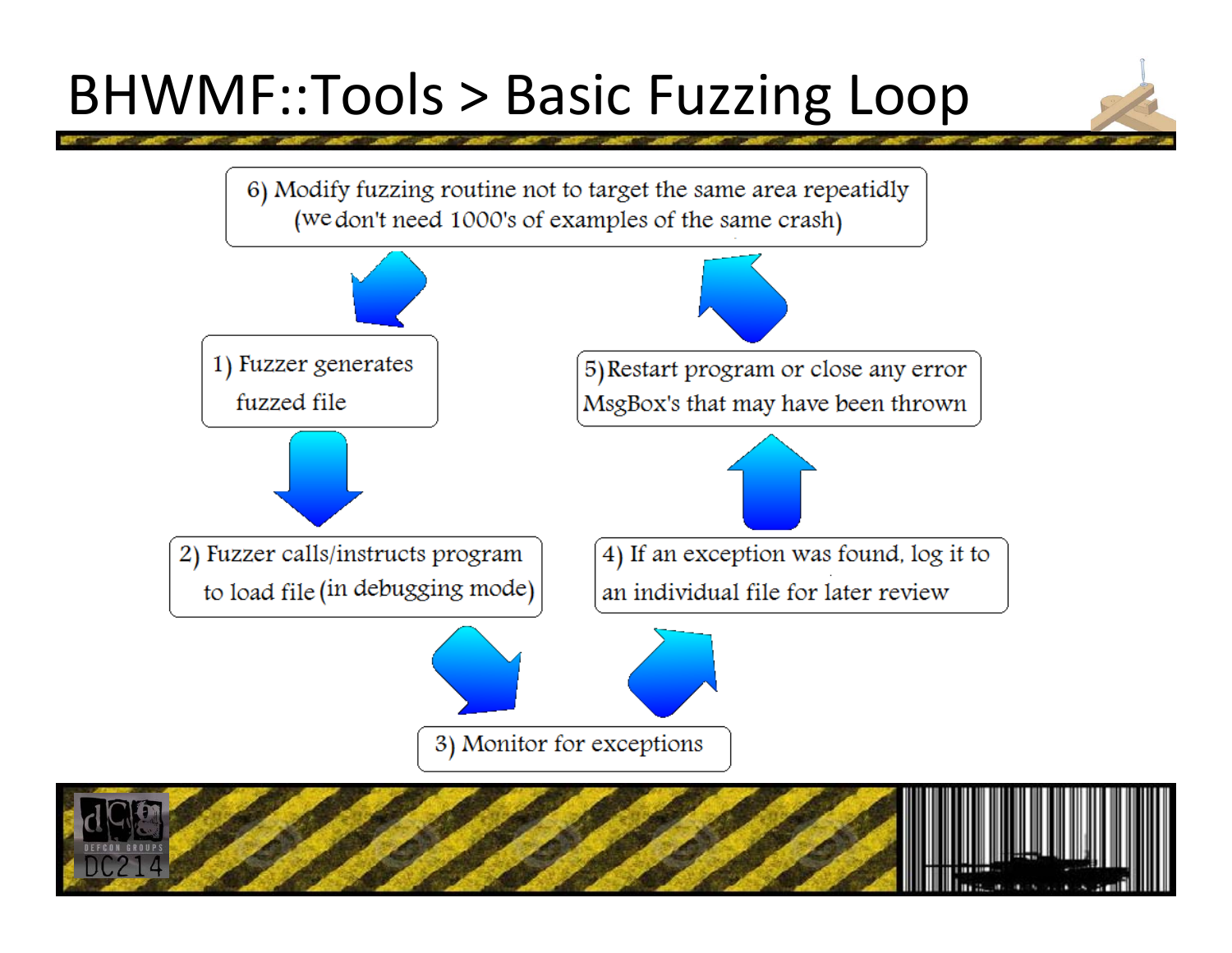# BHWMF::Tools <sup>&</sup>gt; Fuzzing Techniques

#### **Random (blind) Fuzzing**

•Modifying randomly selected areas of <sup>a</sup> file •The beginning of headers and embedded structures will produce more results

- •Bit Bashing *(ex: 0x41 to 0x61 )*
- •String Injection *(ex: 414141414141414141… )*
- •Winfuzz is great for this



**Inject in more then one location! Lots more bugs will be found this way. First write enables an option, second write gives it <sup>a</sup> bad value you can catch!**

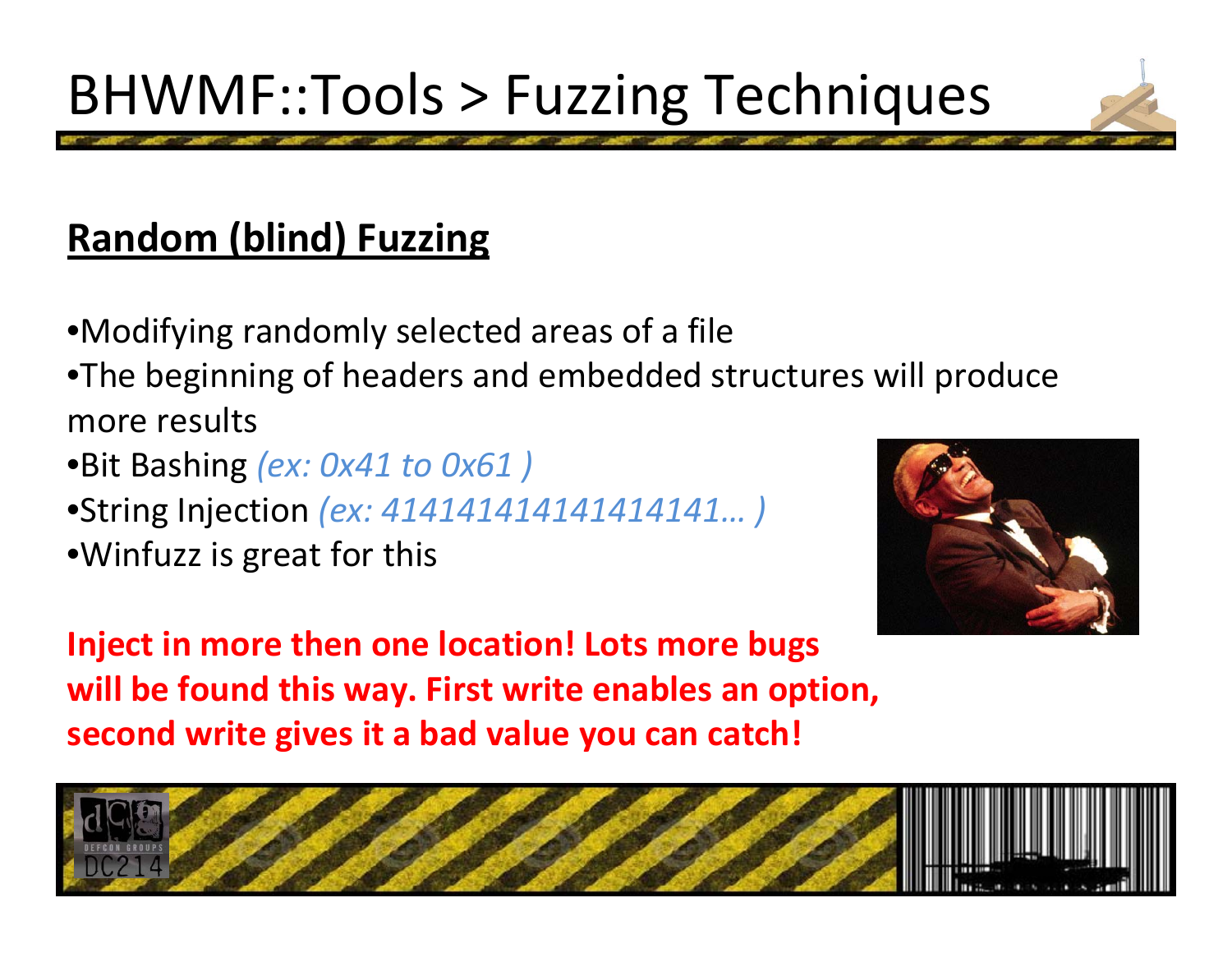# BHWMF::Tools <sup>&</sup>gt; Fuzzing Techniques

#### **Formatted Fudging**

Learn the basic layout of <sup>a</sup> files format and abide by the "rules". Checksums must be met.

You will find more than blind fuzzing

Requires at least some programming knowledge

Try inserting data that appears similar to what might occur in the file. (Better to reference existing files for visual aid first)

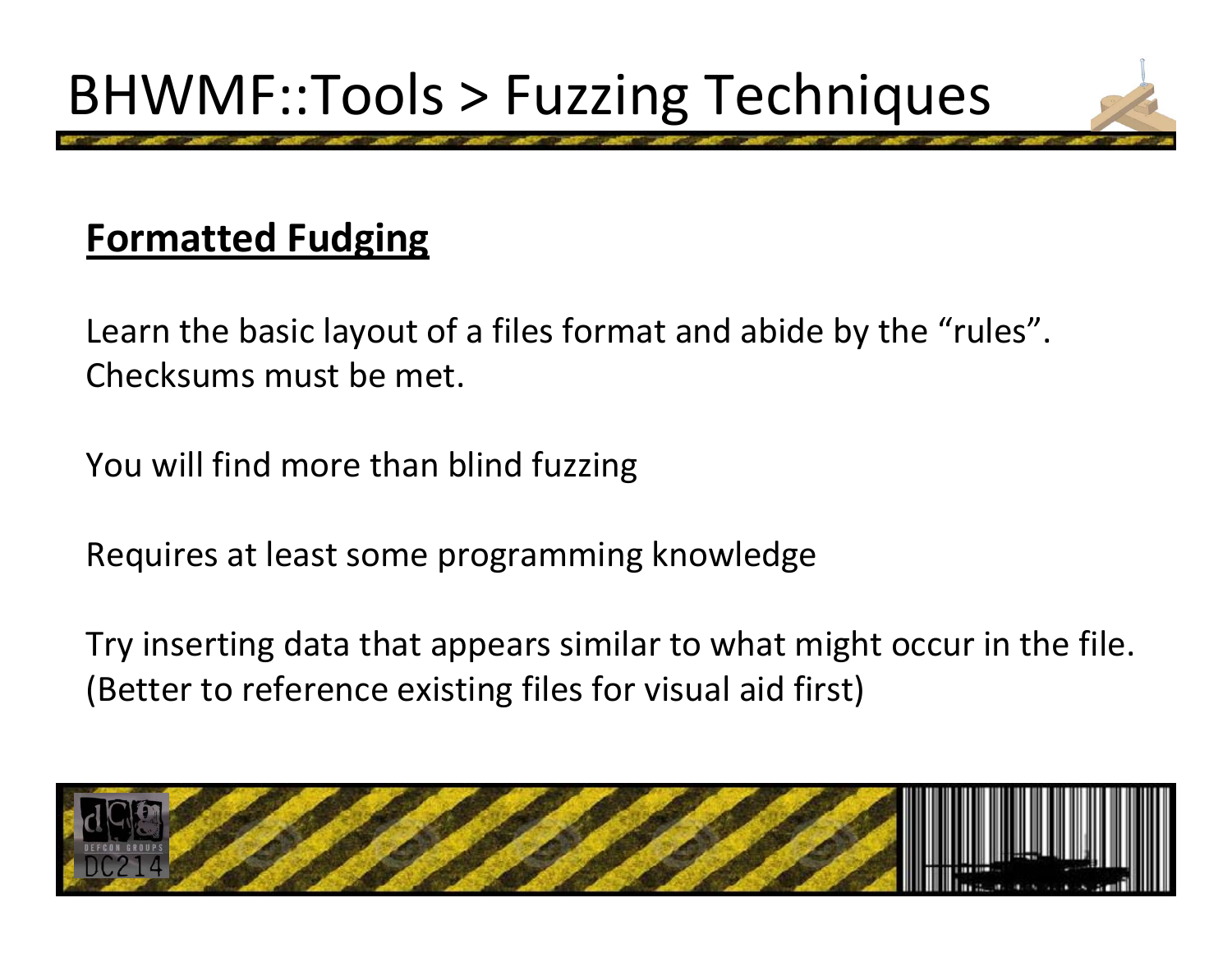

#### **Existing Template Modification**

Have your fuzzer load an existing file and recognize its internal structures

Modify one or more of these existing structures

Account for checksums or other checks

Really good technique to find those deep/hard to find bugs

Not TOO time consuming on the fuzzing side – Researching your findings can be testing though.

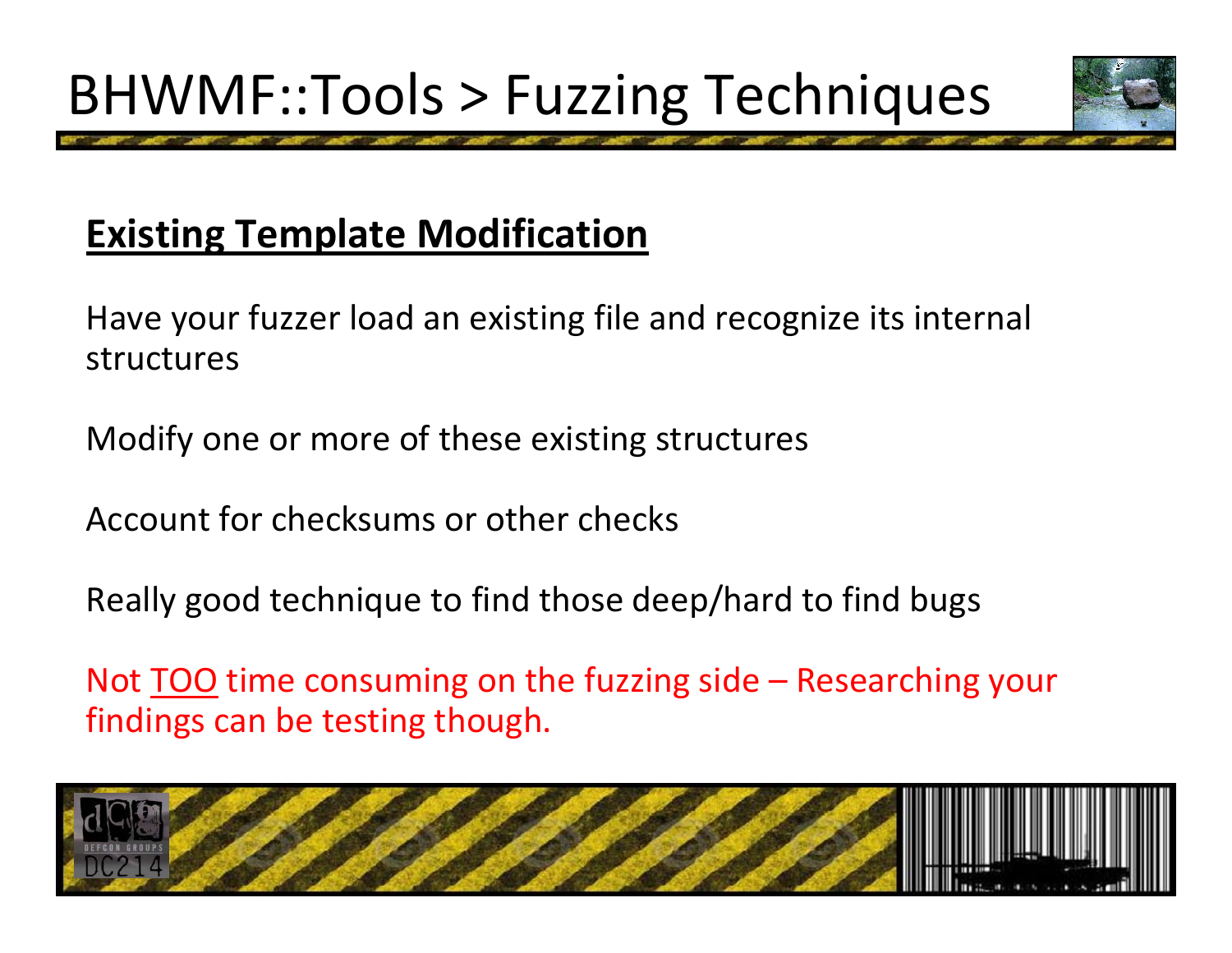# BHWMF::Tools <sup>&</sup>gt; Fuzzing Techniques

#### **Full Blown Fuzzer**

Meet all of RFC's expectations

Can take weeks of programming to implement

Cheat: steal code / modify it where you can (or trick redsand into writing it)

You will have <sup>a</sup> much greater understanding of what/where the bugs you find are ‐ and more importantly ‐ exactly how to exploit them.





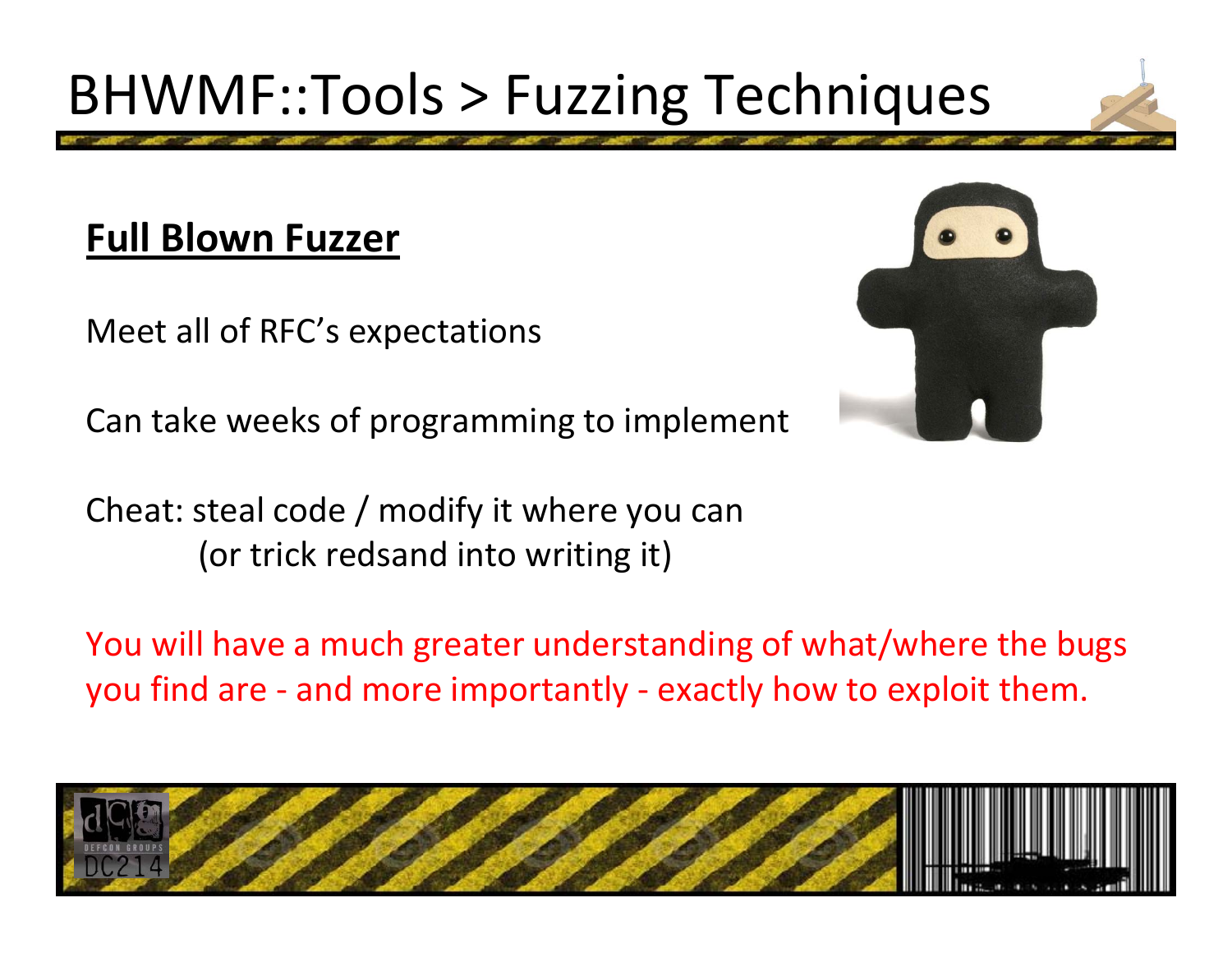

#### **Tips on what data to fuzz with?**

**numbers like: "0x10000", "0x100000", "0x99999999", "65535", "65536", "65537", "16777215", "16777216", "16777217", "‐268435455" "4294967294", "4294967295", "4294967296", "357913942", "‐357913942", "536870912", "‐536870912", "0", "‐0", "1", "‐1", "32767", " ‐32768", "2147483647", "‐2147483647", "2147483648", "‐2147483648", "1.79769313486231E+308", "3.39519326559384E‐313", "99999999999", "‐99999999999", "0x100", "0x1000",**

**Strings like: "A"x100, "A"x1000, "A"x10000, "%s%p%x%d", "%.1024d", "%.1025d", "%.2048d", "%.2049d", "%.4096d", "%.4097d", "%99999999999s", "%08x", "%%20n", "%%20p", "%%20s", "%%20d", "%%20x",**

**These values will help weed out boundary issues, buffer/heap overflows, and format string vulnerabilities**

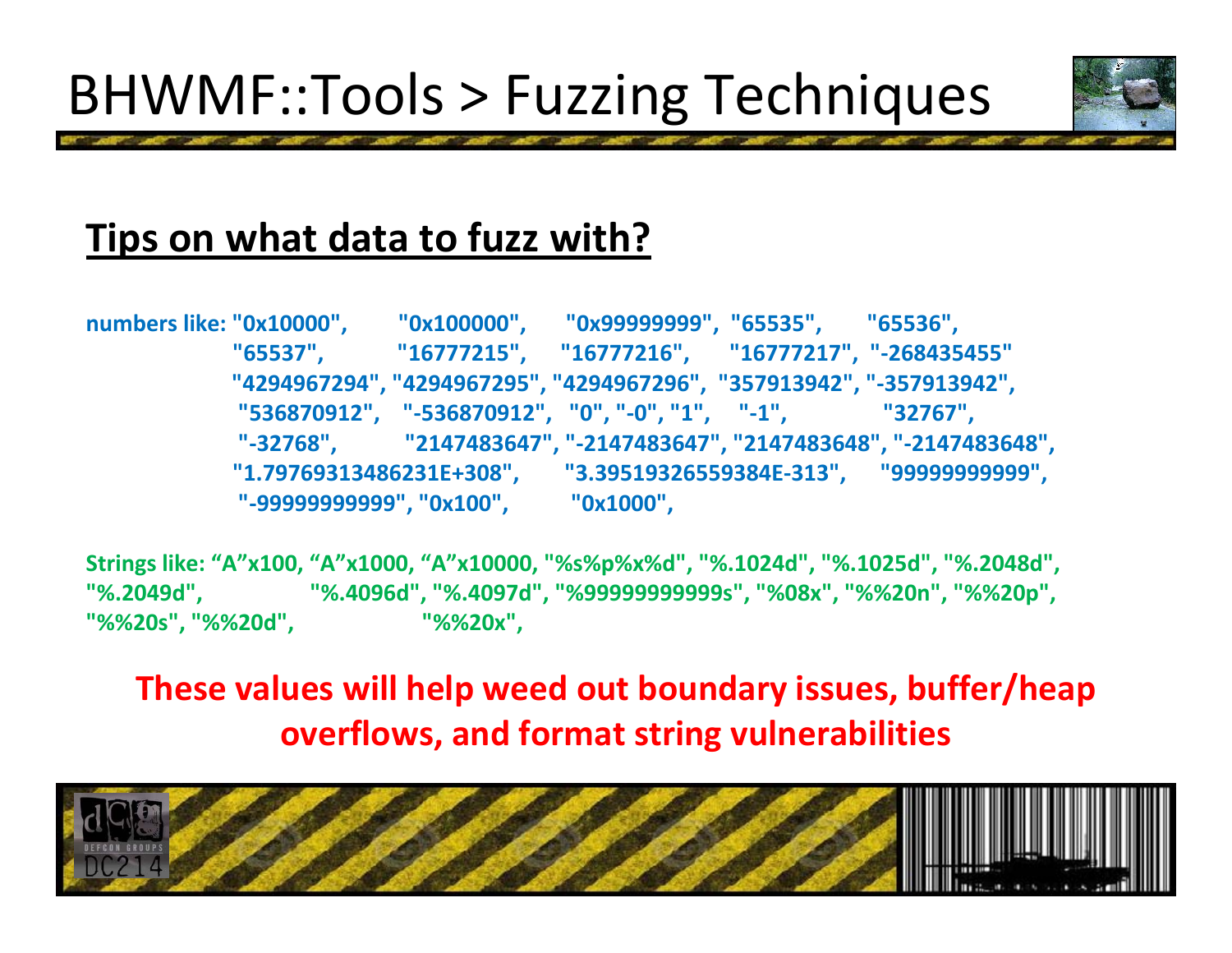#### **Controlling the target – the DDE / OLE way**

**Some applications like Adobe Acrobat/Reader can be simply controlled through transport control mediums such as OLE/DDE.**

**We can create basic loops that loop through DDE controls like such:**

**acrobat.Exec('[DocClose("%s")]' % doc)**

**acrobat.Exec('[FileOpen("%s")]' % doc)**

**acrobat.Exec('[DocOpen("%s")]' % doc)**

**acrobat.Exec('[DocGoTo("%s", %d)]' % (doc, page))**

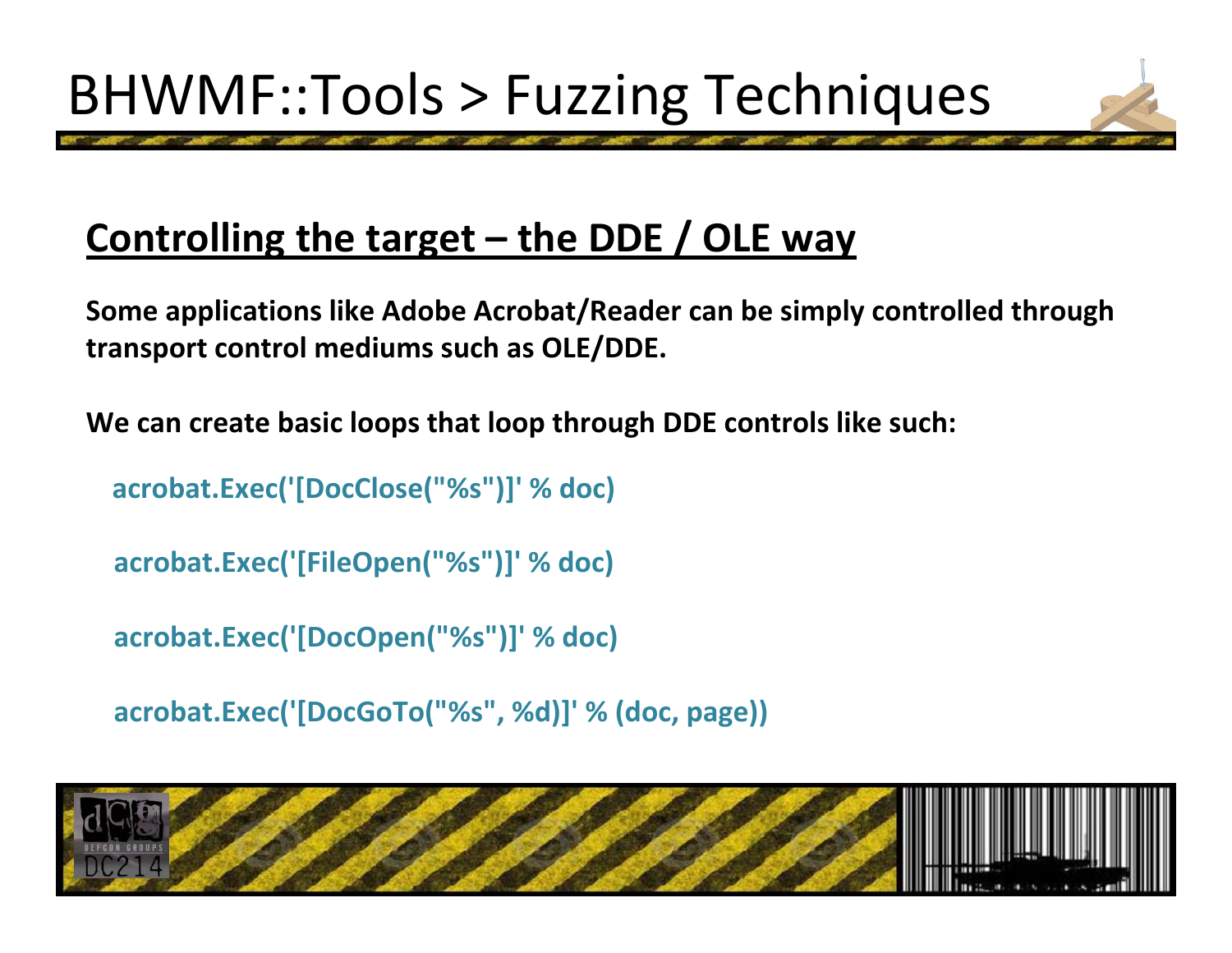#### **PeachFuzz GUI fuzzing example (1/4 – Intro code)**

**<?xml version="1.0" encoding="utf‐8"?>**

**<Peach xmlns="http://phed.org/2008/Peach" xmlns:xsi="http://www.w3.org/2001/XMLSchema‐ instance"**

**xsi:schemaLocation="http://phed.org/2008/Peach ../peach.xsd" version="1.0" author="Michael Eddington">**

*<!‐‐ Import defaults for Peach instance ‐‐<sup>&</sup>gt;* **<Include ns="default" src="file:defaults.xml" />**

*<!‐‐ Define our file format DDL ‐‐<sup>&</sup>gt;* **<DataModel name="FileData"><String value="Hello World!" /> </DataModel>**

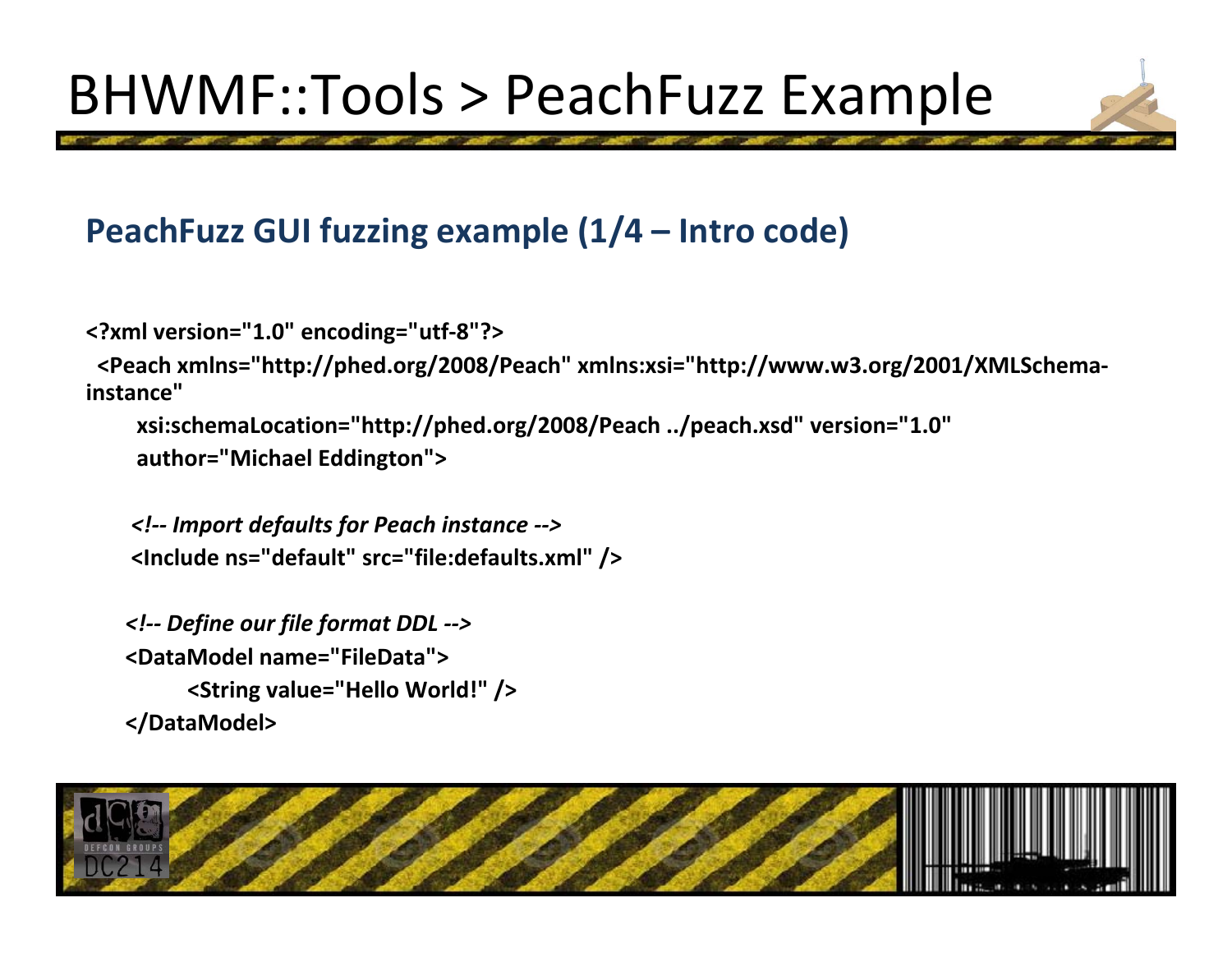#### **PeachFuzz GUI fuzzing example (2/4 – Defining Publishes Actions)**

*<!‐‐ Define <sup>a</sup> simple state machine that will write the file and then launch <sup>a</sup> program using the FileWriterLauncher publisher ‐‐<sup>&</sup>gt;*

```
<StateModel name="State" initialState="Initial"><State name="Initial">
       <Action type="open" />
```

```
<!‐‐ Write out contents of file ‐‐>
<Action name="WriteFile" type="output">
     <DataModel ref="FileData" />
</Action>
```

```
<!‐‐ Close file ‐‐>
<Action type="close" />
```

```
<!‐‐ Launch the file consumer ‐‐>
      <Action type="call" method="notepad.exe"/>
   </State>
</StateModel>
```
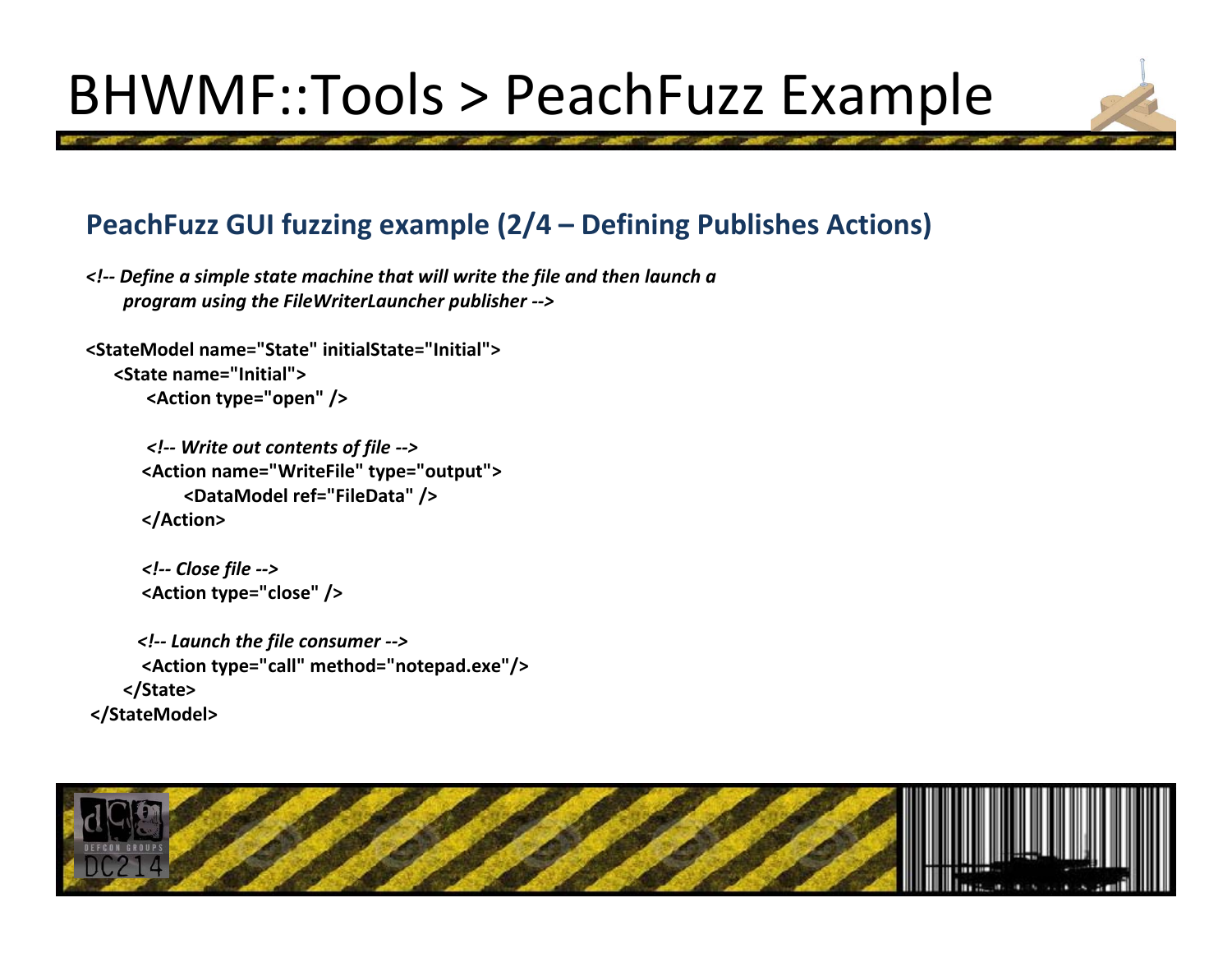#### **PeachFuzz GUI fuzzing example (3/4 – monitor code)**

*<!‐‐ Setup <sup>a</sup> local agent that will monitor for faults ‐‐<sup>&</sup>gt;* **<Agent name="LocalAgent"> <Monitor class="debugger.WindowsDebugEngine">**

> *<!‐‐ The command line to run. Notice the filename provided matched up to what is provided below in the Publisher configuration ‐‐<sup>&</sup>gt;* **<Param name="CommandLine" value="c:\windows\system32\notepad.exe fuzzedfile.txt" />**

*<!‐‐ This parameter will cause the debugger to wait for an action‐call in the state model with a method="notepad.exe" before running program. ‐‐<sup>&</sup>gt;* **<Param name="StartOnCall" value="notepad.exe" /> </Monitor>**

```
<!‐‐ Enable heap debugging on our process as well. ‐‐>
   <Monitor class="process.PageHeap">
         <Param name="Executable" value="notepad.exe"/>
   </Monitor>
</Agent>
```
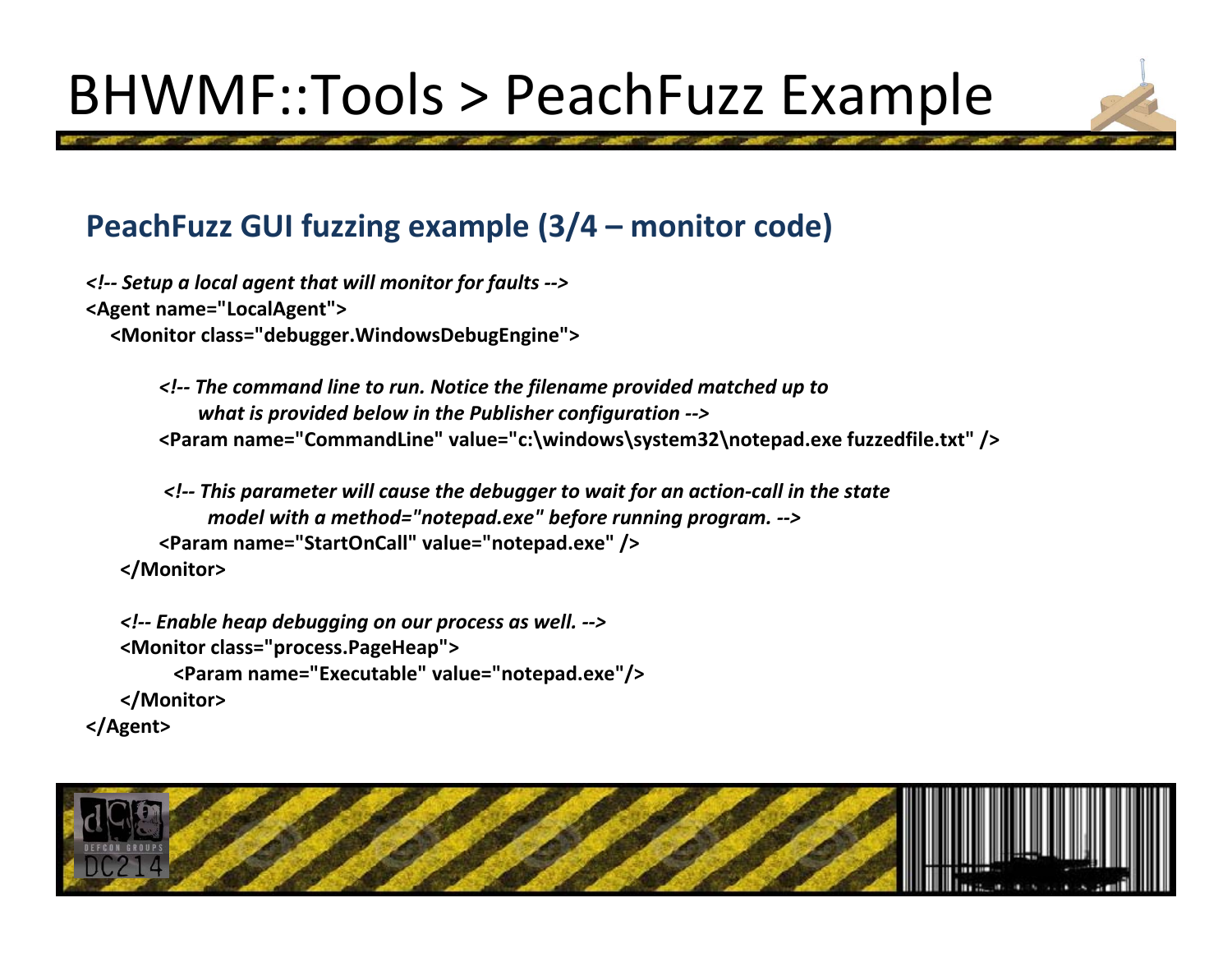#### **PeachFuzz GUI fuzzing example (4/4 – recording results)**

```
<Test name="TheTest"><Agent ref="LocalAgent" />
   <StateModel ref="State"/>
```

```
<!‐‐ Configure our publisher with correct filename to write too ‐‐>
    <Publisher class="file.FileWriterLauncherGui"><Param name="fileName" value="fuzzedfile.txt" />
        <Param name="windowName" value="Notepad" />
        <Param name="debugger" value="true"/>
    </Publisher>
</Test>
```

```
<Run name="DefaultRun">
    <Test ref="TheTest" />
    <Logger class="logger.Filesystem">
       <Param name="path" value="c:\peach\logtest" />
    </Logger>
</Run>
</Peach>
<!‐‐ end ‐‐>
```
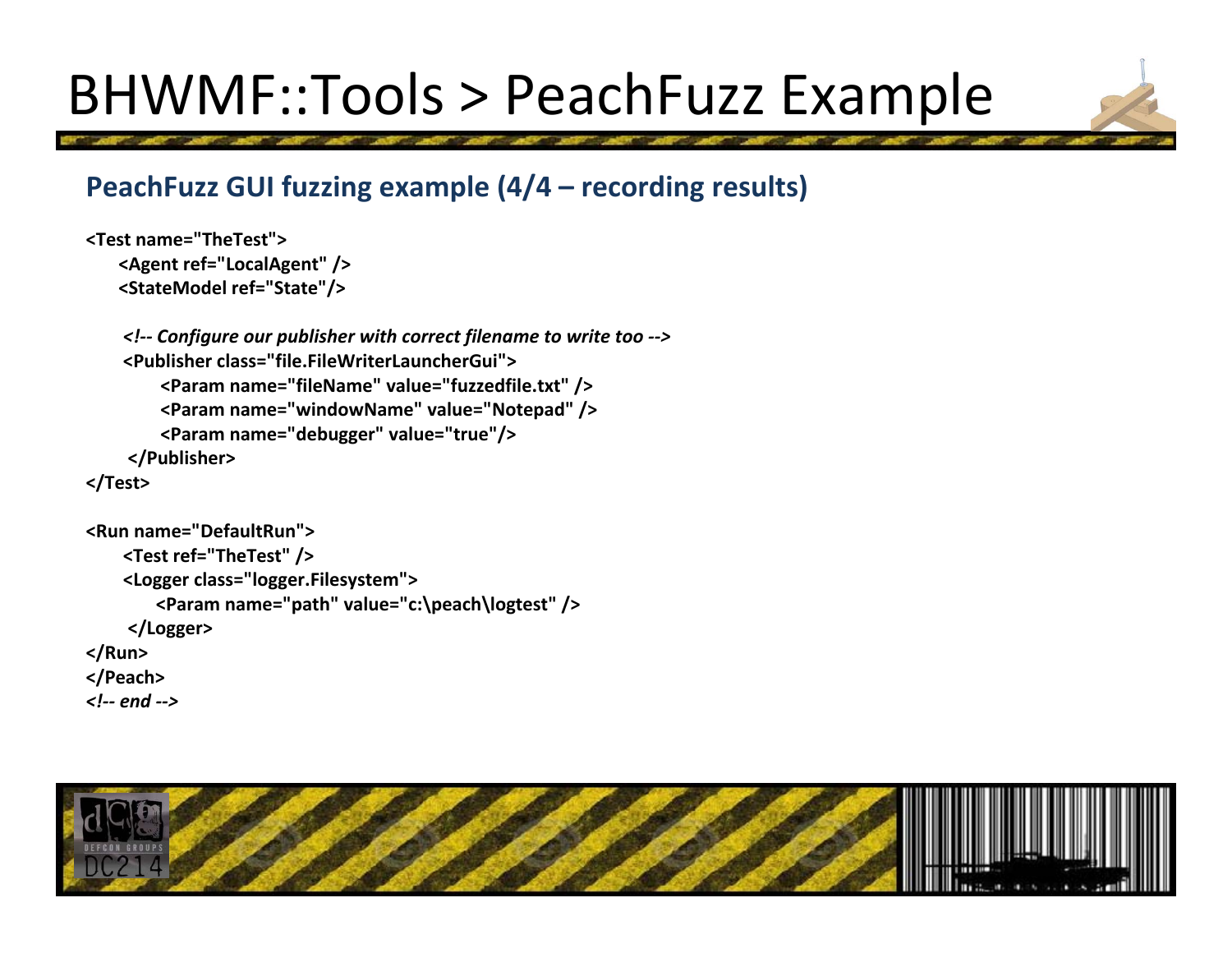# BHWMF::Tools <sup>&</sup>gt; Fuzzing Libraries!!!

**One Last Important note….**

•**Never write <sup>a</sup> fuzzer for <sup>a</sup> specific program.**

•**Try writing library functions that return your fuzzed data**

•**This will allow you to be flexible and fuzz multiple applications**

•**Also, allows you to hit things you wouldn't be able to before**

**( i.e. call <sup>a</sup> generate\_jpeg() subfunction and then use that in your generate\_pdf() code! )**

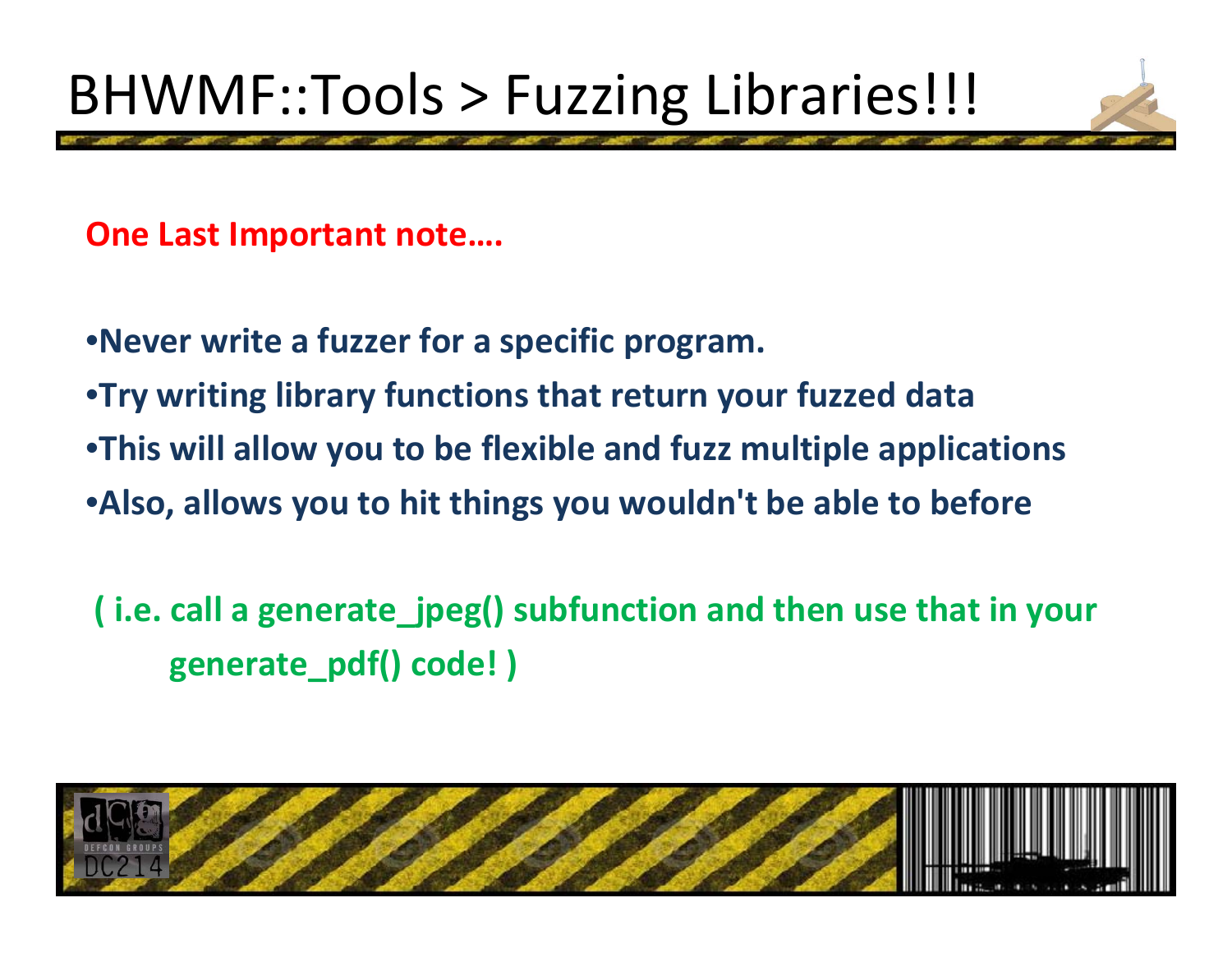## Bug Huntin' With Media Formats

#### •**Analyzing Data**



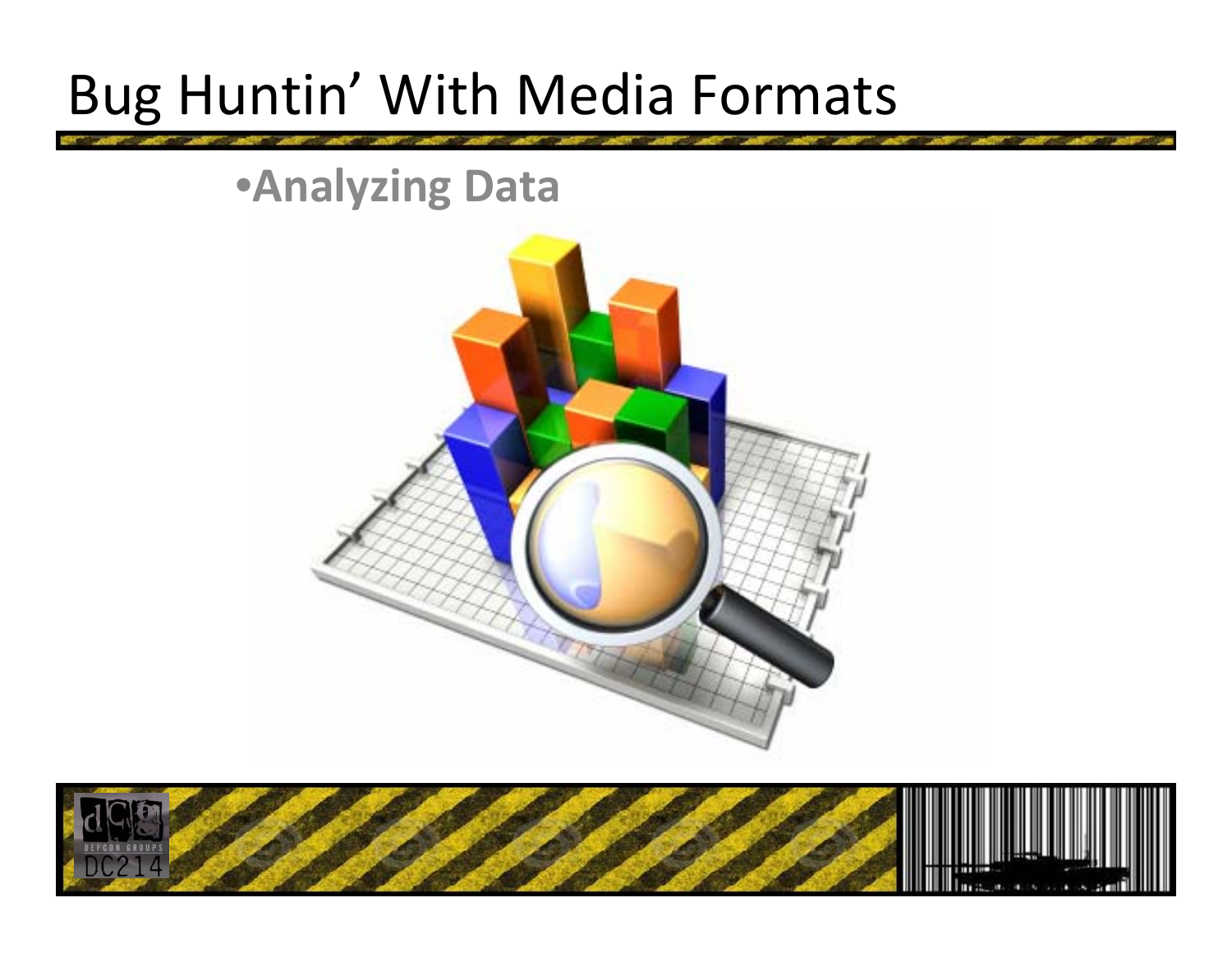

#### **UNPATCHED PDF vulnerability (Stack Overflow in /B bit rate option) Found by simply overwriting a newline with a digit – Changing 16 to 168**

| C:\Settings\ruckuss\Desktop\pdf-sounds\findings\trash\on_open_aiff_pdfa2_1031 - makes adobe exit.pdf | C:\Documents and Settings\ruckuss\Desktop\pdf-sounds\findings\trash\on_open_aiff_pdfa.pdf                                                                                                                                       |
|------------------------------------------------------------------------------------------------------|---------------------------------------------------------------------------------------------------------------------------------------------------------------------------------------------------------------------------------|
| /Type /XObject                                                                                       | /Type /XObject                                                                                                                                                                                                                  |
| >>                                                                                                   | ▷                                                                                                                                                                                                                               |
| stream                                                                                               | Istream                                                                                                                                                                                                                         |
| អះ: (02) (08) 0 (00) (00) (00) (01) ar                                                               | H% (02) (08) 0 (00) (00) (00) (00) (01)                                                                                                                                                                                         |
| endstream                                                                                            | endstream                                                                                                                                                                                                                       |
| endobj                                                                                               | endobj                                                                                                                                                                                                                          |
| 25 O obj                                                                                             | 25 0 obj                                                                                                                                                                                                                        |
| $\lt$ /B 168/E /Signed                                                                               | < в 16</td                                                                                                                                                                                                                      |
|                                                                                                      | /E /Signed                                                                                                                                                                                                                      |
| /Filter /FlateDecode                                                                                 | /Filter /FlateDecode                                                                                                                                                                                                            |
| /Length 54390                                                                                        | /Length 54390                                                                                                                                                                                                                   |
| /R 5000                                                                                              | $/R$ 5000                                                                                                                                                                                                                       |
| Type /Sound                                                                                          | /Type /Sound                                                                                                                                                                                                                    |
| >>                                                                                                   | ∣>>                                                                                                                                                                                                                             |
| stream                                                                                               | İstream                                                                                                                                                                                                                         |
|                                                                                                      | H%OC)<{TTuO2)€O¿ûœ{çÎÌOOAÁÇ(IE)SS(II)-(IF)Hé-Oº(O7)O3)+3(  H%OC)<{TTuO2)€O¿ûœ{çÎÌOOAÁÇ(IE)SS(II)-(IF)Hé-Oº(O7)O3)+3(                                                                                                            |
|                                                                                                      | ″@4)w@351mOùX%°2ÑÝ`73sßïßz¾s¾óýó@1)€1≈#@4)(à@5)AO@0 ″@4)w@351mOùX%°2ÑÝ`73sßïßz¾s¾óýó@1)€1≈#@4)(à@5)AO@0                                                                                                                         |
| $(06)$ fÁÈ@-¨ $(0E)$ OD‡ÑNTfêÑ''1 $(03)$ ,ÈC                                                         | $\overline{06}$ fÁÈ $\overline{0}$ -" $\overline{0}$ E)OD‡ÑNTfêÑ''1 $\overline{03}$ , ÈC                                                                                                                                        |
| ð€å`(OB)x                                                                                            | ő€å`(0B)x                                                                                                                                                                                                                       |
| $(10)$ H $(07)$ ü $(13)$ ‡A $(1E)$                                                                   | $(10)$ H $(07)$ ü $(13)$ ‡A $(1E)$                                                                                                                                                                                              |
|                                                                                                      |                                                                                                                                                                                                                                 |
|                                                                                                      |                                                                                                                                                                                                                                 |
|                                                                                                      | w ThpwspoAuaeAU1JTe, ** `ip(OC), ¶,T(IO) + Eu, ð(I *Ñ ~ o ThpOB) sAûaêA(II)Tê, ** `ip(OC), ¶,T(IO) + Eu, ð(I<br>;G](OZ)qÎVÇk(O5),̰(OI)(O6)(12) * ElÆÓ - @s(OE)z¶ = (1B)¶R "*{1O} ;G](OZ)qÎVÇk(O5),̰(OI)(O6)(12) * "ElÆÓ - @s(OE |
| Ln: 1 Col: 1/9 Ch: 1/9 EOL: CR<br>Mixed<br>1252                                                      | Ln: 186 Col: 9/9 Ch: 7/7 EOL: CR<br>1252<br>Mixed                                                                                                                                                                               |

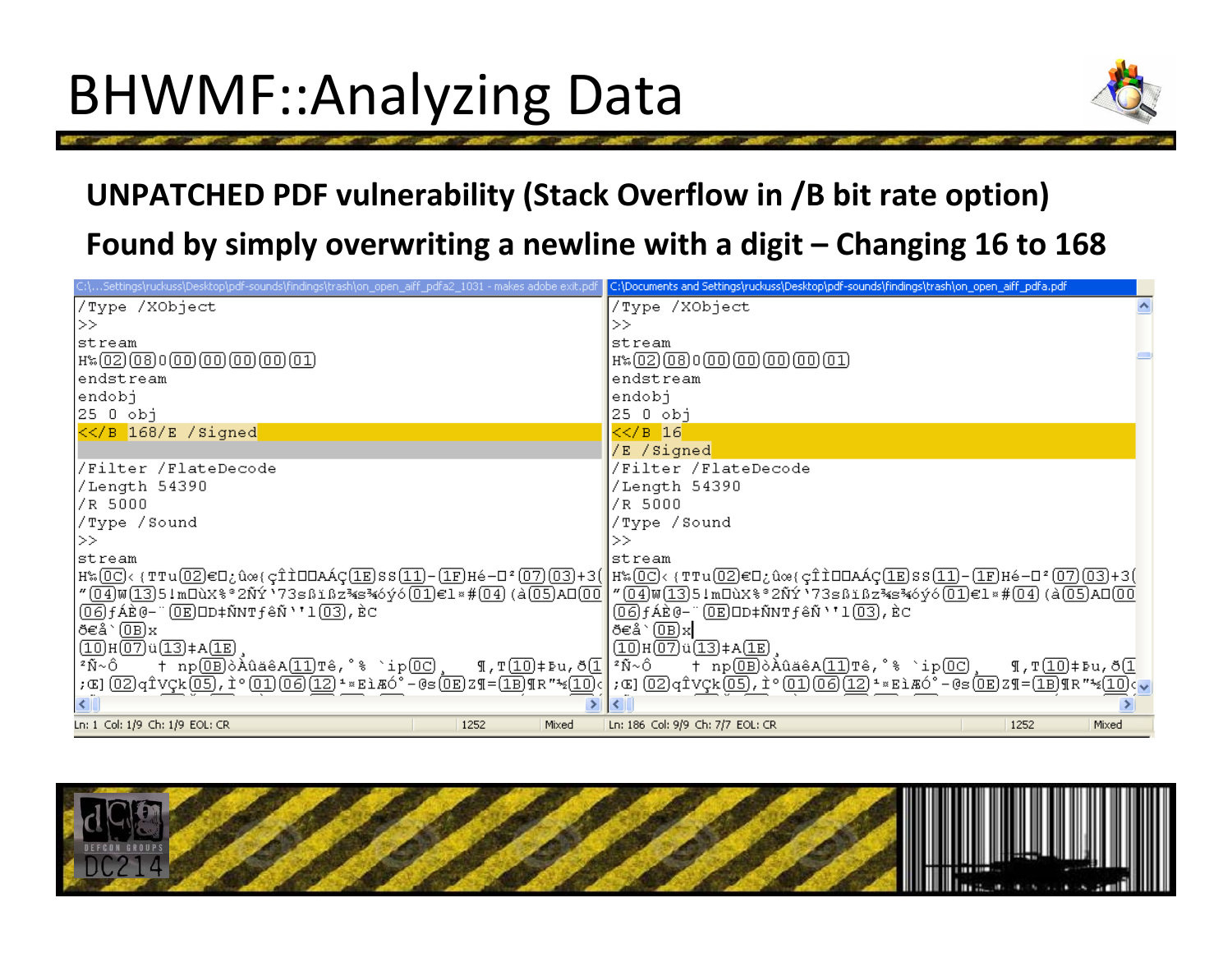### BHWMF::Analyzing Data



**Another vulnerability found within 10 mins of fuzzing (Some appear to be not useful but just need about a weeks worth of tinkerin'!)**

**‐ Sometimes it takes minutes to find a bug but weeks to develop an exploit for! :P**

| C:\ttings\ruckuss\Desktop\pdf-sounds\findings\trash\on_open_aiff_pdfa - FEEEFEEE crash on esi DEC.pdf | C:\Documents and Settings\ruckuss\Desktop\pdf-sounds\findings\trash\on_open_aiff_pdfa.pdf |  |
|-------------------------------------------------------------------------------------------------------|-------------------------------------------------------------------------------------------|--|
| 71 O obj                                                                                              | 71 0 obj                                                                                  |  |
| $< 72 0 R$                                                                                            | $< 72 0 R$                                                                                |  |
| >>−                                                                                                   | ⊳≻                                                                                        |  |
| endobj                                                                                                | endobj                                                                                    |  |
| 72 O obj                                                                                              | 72 0 obj                                                                                  |  |
| < <td>&lt;<td></td></td>                                                                              | < <td></td>                                                                               |  |
| /TR2 /Default                                                                                         | /TR2 /Default                                                                             |  |
| Vca 1.0                                                                                               | $/ca$ 1.0                                                                                 |  |
| $/CA$ 1.0                                                                                             | $/CA$ 1.0                                                                                 |  |
| >>∴                                                                                                   | >>                                                                                        |  |
| endobi                                                                                                | endobj                                                                                    |  |
| 73 O obj                                                                                              | 73 O obj                                                                                  |  |
| < <td><math>&lt;ength 49</math></td> <td></td>                                                        | $<ength 49$                                                                               |  |
| >>⊣                                                                                                   | ⊳≻                                                                                        |  |
| stream                                                                                                | stream                                                                                    |  |
| q /RelativeColorimetric ri /NxGS0 qs /NxX0 Do Q                                                       | q /RelativeColorimetric ri /NxGS0 qs /NxX0 Do Q                                           |  |
| endstream                                                                                             | endstream                                                                                 |  |
| endobj                                                                                                | endobj                                                                                    |  |
| xref                                                                                                  | xref                                                                                      |  |
| 0.74                                                                                                  | IO 74                                                                                     |  |
| 0000000000 65535 f                                                                                    | 0000000000 65535 f                                                                        |  |
| 0000000000 00000 £                                                                                    | 00000000000 00000 f                                                                       |  |
| $\vert \vert$                                                                                         | $>$ $ <$                                                                                  |  |
| Ln: 1548 Col: 1/19 Ch: 1/19 EOL: CRLF<br>1252<br>Mixed                                                | Ln: 1526 Col: 7/7 Ch: 7/7 EOL: CR<br>1252<br>Mixed                                        |  |